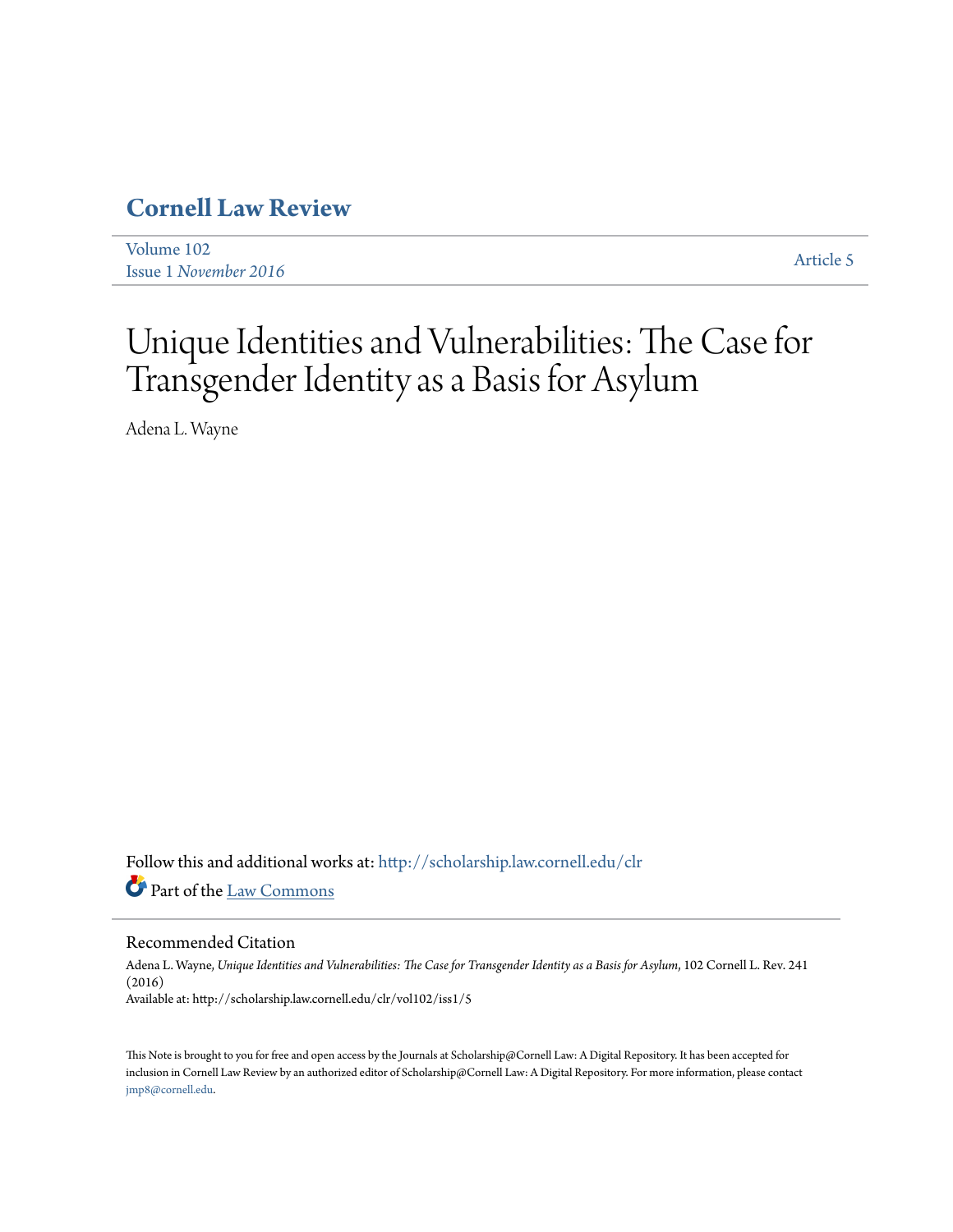# **NOTE**

# "UNIQUE IDENTITIES AND VULNERABILITIES": THE CASE FOR TRANSGENDER IDENTITY AS A BASIS FOR ASYLUM

### *Adena L. Wayne*†

|         |  | I. DEFINITIONS $\ldots \ldots \ldots \ldots \ldots \ldots \ldots \ldots \ldots \ldots \ldots \ldots \ldots$ 243 |  |
|---------|--|-----------------------------------------------------------------------------------------------------------------|--|
|         |  |                                                                                                                 |  |
|         |  | B. Sexual Orientation  243                                                                                      |  |
|         |  | C. Particular Social Group 244                                                                                  |  |
| $\Pi$ . |  | SEXUAL ORIENTATION AND "SEXUAL IDENTITY" AS BASES                                                               |  |
|         |  | FOR PARTICULAR SOCIAL GROUPS  246                                                                               |  |
|         |  | A. "Gay Men with Female Sexual Identities" 247                                                                  |  |
|         |  | B. "Transsexual" Individuals 249                                                                                |  |
|         |  | III. TRANSGENDER IDENTITY SHOULD QUALIFY AS A BASIS                                                             |  |
|         |  | FOR A PARTICULAR SOCIAL GROUP  251                                                                              |  |
|         |  | A. Possible Reasons for Hernandez-Montiel's                                                                     |  |
|         |  |                                                                                                                 |  |
|         |  | B. Transgender Identity Is a Common, Immutable,                                                                 |  |
|         |  | and Fundamental Characteristic 253                                                                              |  |
|         |  | C. Transgender People Are a Socially Distinct                                                                   |  |
|         |  |                                                                                                                 |  |
|         |  | D. Transgender People Are a Particular Group  259                                                               |  |
|         |  | E. Potential Credibility Issues in Application  260                                                             |  |
|         |  | F. Why U.S. Law Should Recognize Transgender                                                                    |  |
|         |  | People as a Particular Social Group  263                                                                        |  |
|         |  | IV. EXTENDING GENDER IDENTITY CLAIMS TO CISGENDER                                                               |  |
|         |  |                                                                                                                 |  |
|         |  | A. Current Law on "Women" as a Particular Social                                                                |  |
|         |  |                                                                                                                 |  |

<sup>†</sup> B.A., University of Pennsylvania, 2013; Candidate for J.D., Cornell Law School, 2017; Notes Editor, *Cornell Law Review*, Volume 102. I would like to thank Professor Stephen Yale-Loehr for his invaluable feedback on this Note and Professor Susan Hazeldean for her guidance in selecting the topic for this Note. Many thanks to Sue Pado and the members of the *Cornell Law Review*, especially the Notes Office, Patrick Bryant, Jenna Howarth, and Nicole Greenstein. Finally, a huge thank you to both my original family and my law school family for all of their support over the years.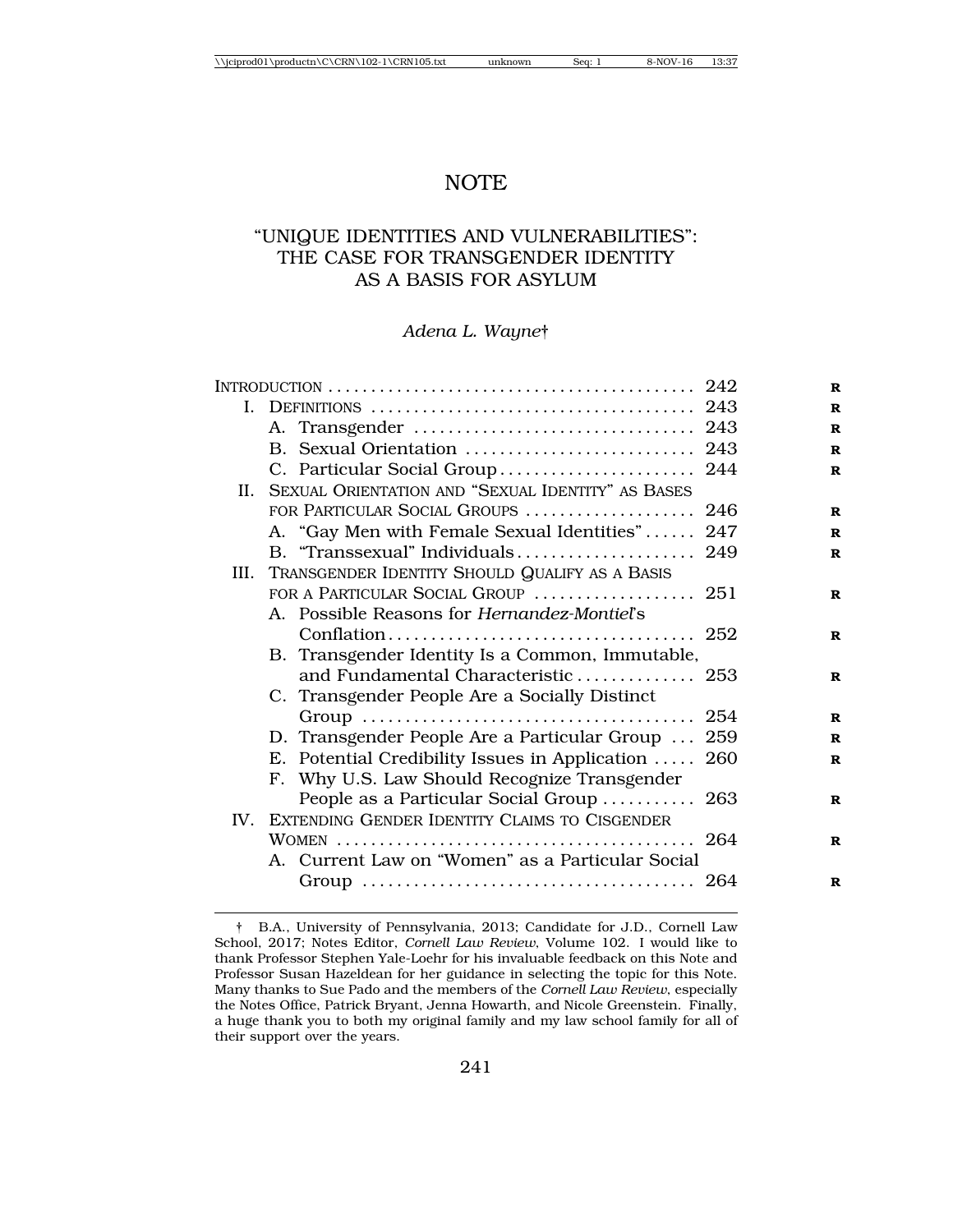| B. Transgender Identity as a Framework for     |  |
|------------------------------------------------|--|
| Gender Identity in Asylum Claims  267          |  |
| 1. Transgender Discrimination as Sex           |  |
|                                                |  |
| 2. Implications and Potential Complications of |  |
| Extending Transgender Identity to Gender       |  |
|                                                |  |
|                                                |  |
|                                                |  |

#### INTRODUCTION

On September 3, 2015, the U.S. Court of Appeals for the Ninth Circuit suspended the deportation of a transgender Mexican woman because the Board of Immigration Appeals (BIA or Board) had failed to consider the "unique identities and vulnerabilities" of transgender women in Mexico.<sup>1</sup> The BIA had instead looked to recent, increased legal protections in Mexico for gay, lesbian, and bisexual individuals.2 Accordingly, the BIA had determined that the defendant, Edin Carey Avendano-Hernandez, would not face sufficient danger upon her return to Mexico to warrant relief under the U.N. Convention Against Torture and Other Cruel, Inhuman or Degrading Treatment or Punishment (CAT).3 The Ninth Circuit reversed in part and remanded the case for a grant of relief under CAT because conditions in Mexico for transgender people continue to be exceedingly dangerous.4

While the BIA's determination may seem like mere ignorance regarding the nuances of sexual orientation and gender identity, there may be more behind this confusion. For over a decade, courts, particularly the Ninth Circuit, have conflated sexual orientation and gender identity for asylum seekers.<sup>5</sup> This conflation may be partly due to ignorance regarding the nuances of sexual orientation and gender identity and partly because it is easier for a court to recognize an applicant as a member of a group that is already established than to create a new group.

Part I of this Note provides definitions for "transgender" and "particular social group." Part II provides the history of asylum law relating to claims brought by gay and transgender

<sup>1</sup> Avendano-Hernandez v. Lynch, 800 F.3d 1072, 1082 (9th Cir. 2015).

<sup>2</sup> *See id*. at 1080.

<sup>3</sup> *Id.* at 1075; Convention Against Torture and Other Cruel, Inhuman or Degrading Treatment or Punishment, Dec. 10, 1984, 1465 U.N.T.S. 85. <sup>4</sup> *Avendano-Hernandez*, 800 F.3d at 1081–82.

<sup>5</sup> *See infra* Part II.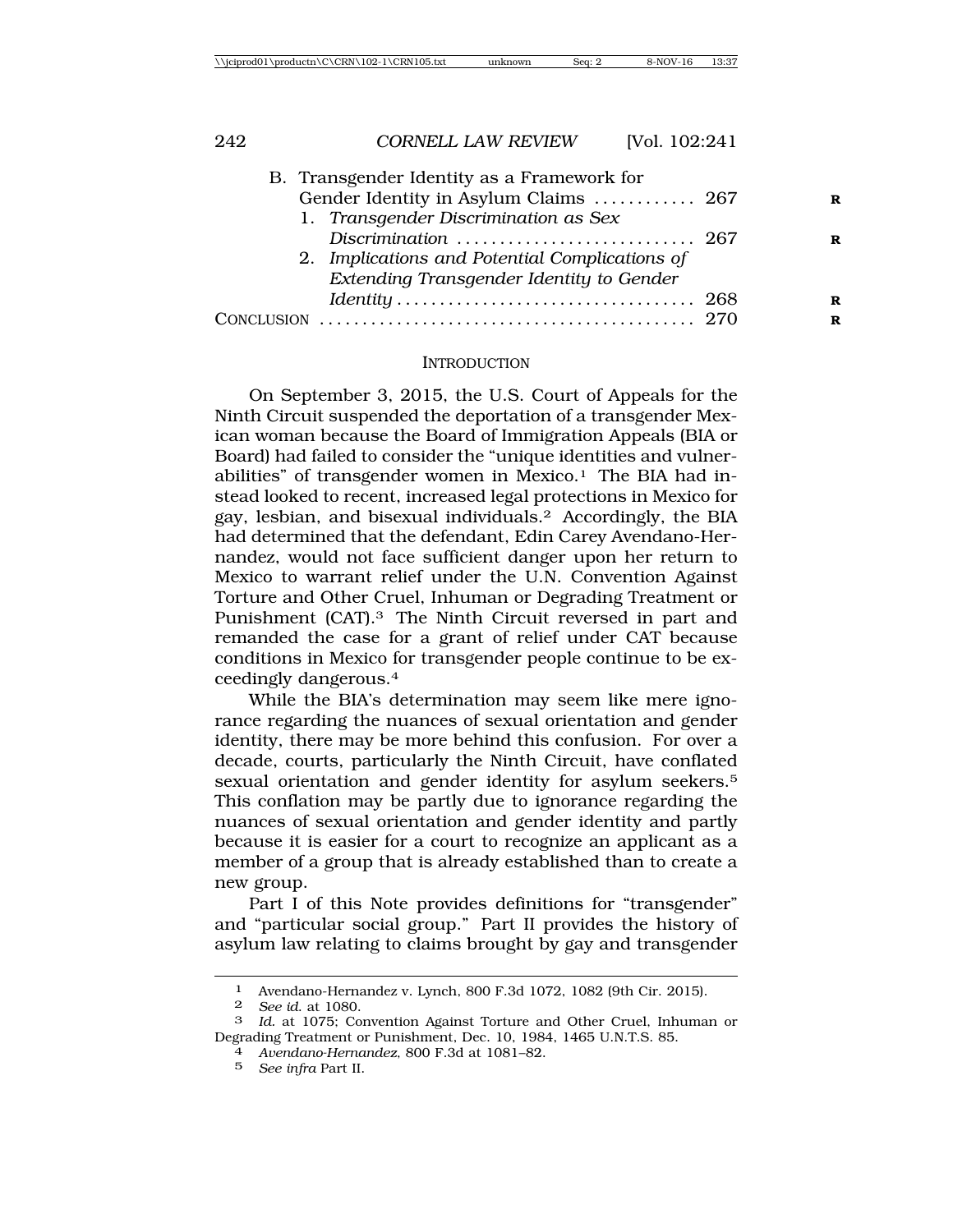people. Part III analyzes why transgender people fit within the BIA's definition of "particular social group" and considers barriers to and benefits of such a development. Part IV explores how cisgender women may be able to use the development of transgender people as a particular social group to procure asylum based on their gender identity.

#### I

#### **DEFINITIONS**

A. Transgender

The word "transgender" has come to serve as an umbrella term for the gender identities of people who do not solely identify with the sex that society assigned to them at birth. These gender identities can include people who identify as transsexuals, cross-dressers, genderqueer, bigender, and many other formulations of gender identity.6 While transgender people often identify as men or women, sometimes trans-identified people identify as both or neither. "Transgender" can be contrasted with "cisgender," meaning those who identify with the sex that society assigned to them at birth. In this Note, "transgender" refers to all people who do not exclusively identify with the sex that society assigned to them at birth.

## B. Sexual Orientation

"Sexual orientation" refers to the innate sexual feelings a person experiences, and about whom a person experiences those feelings.7 The gender identity of an individual, in combination with the gender of the people an individual is attracted to, defines that person's sexual orientation. For instance, the sexual orientation of a person who identifies as a woman and is attracted solely to men is heterosexual. Similarly, the sexual orientation of a person who identifies as a woman and is attracted solely to women is homosexual. Sexual orientation encompasses a number of identities, as many people are attracted to multiple genders or to no gender. Clearly, then, sexual orientation takes gender identity into account, but sexual orientation is a distinct identity that defines individuals' sexual proclivities rather than how individuals view their innate genders.

<sup>6</sup> *See* Rebecca L. Stotzer, *Violence Against Transgender People: A Review of United States Data*, 14 AGGRESSION & VIOLENT BEHAVIOR 170, 171 (2009). <sup>7</sup> *See* AMERICAN PSYCHOLOGICAL ASSOCIATION, DEFINITION OF TERMS: SEX, GENDER,

GENDER IDENTITY, SEXUAL ORIENTATION 1 (2011), http://www.apa.org/pi/lgbt/re sources/sexuality-definitions.pdf [https://perma.cc/ZQ5R-8G9T].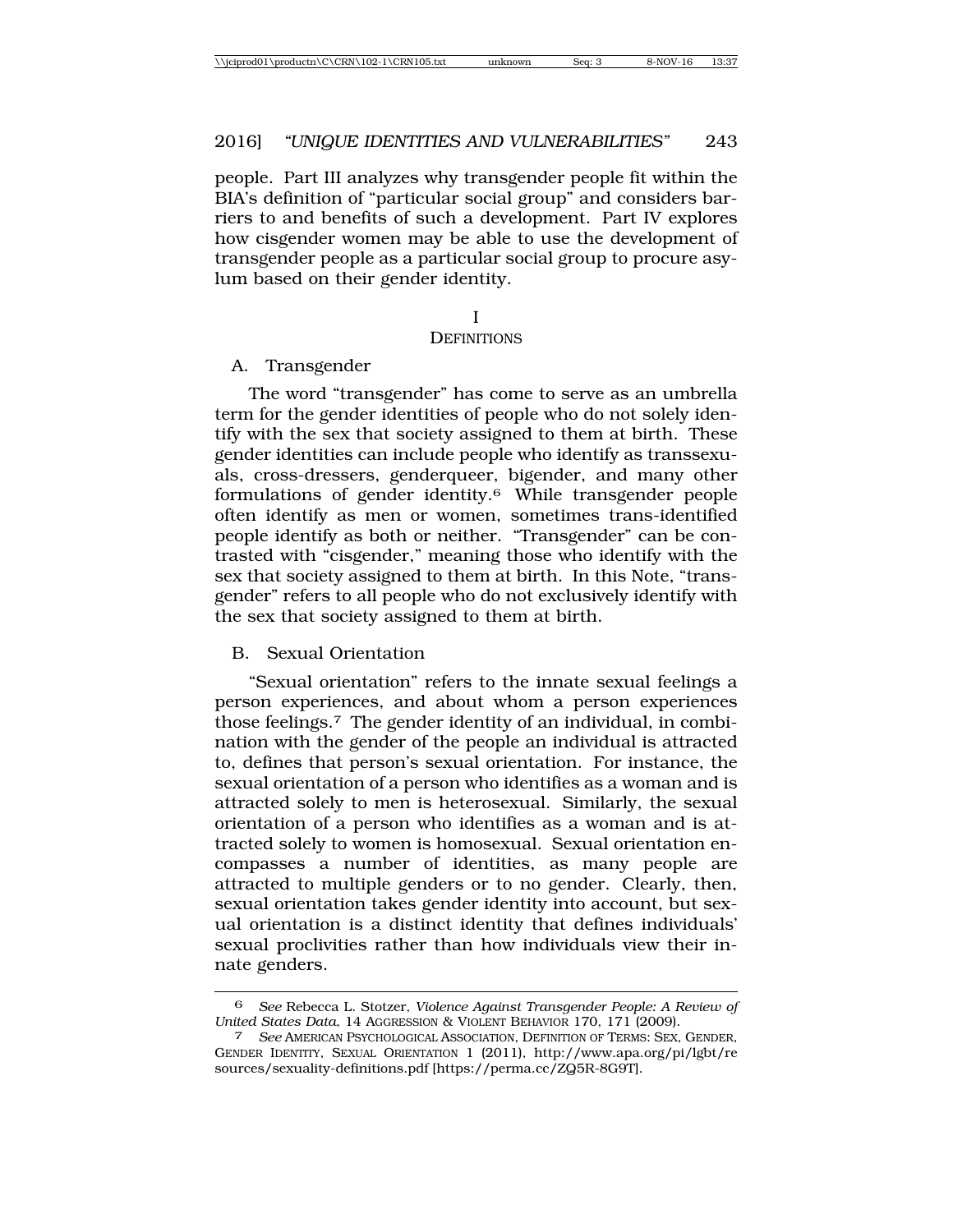#### C. Particular Social Group8

To qualify for asylum under the Immigration and Nationality Act (INA), applicants must be refugees, meaning that they satisfy four requirements: (1) they must have a fear of persecution; (2) this fear must be "well-founded"; (3) the persecution must be "on account of race, religion, nationality, membership in a particular social group, or political opinion"; and (4) they must be unable or unwilling to return to their country because of this persecution.9

The BIA defined "particular social group" in a 1985 decision, *In re Acosta*.10 There, the applicant argued that he had a well-founded fear of persecution on the basis of his membership in a particular social group comprised of taxi drivers, who had formed a cooperative organization in El Salvador.<sup>11</sup> In determining whether such a class could constitute a "particular social group," the BIA articulated that members of a group must share a "common, immutable characteristic."12 The Board also supplied some examples of what could be a qualifying characteristic, such as "sex, color, or kinship ties."13 Additionally, the BIA specified that "it must be one that the members of the group either cannot change, or should not be required to change because it is fundamental to their individual identities  $\ldots$  . . . . . . . . . The Board reasoned that when the shared characteristic was immutable or fundamental, it became comparable to the other four categories that are grounds for asylum: race, religion, nationality, or political opinion.15

Twenty-one years later, in *In re C-A-*, the BIA added another requirement that a class must satisfy to constitute a particular social group: "social visibility."16 In that case, a fam-

11 *Acosta*, 19 I. & N. Dec. at 216, 232.

12 *Id.* at 233.

- <sup>13</sup> *Id.* <sup>14</sup> *Id.*
- 
- 15 *Id.* at 233–34.

16 23 I. & N. Dec. 951, 959–60 (B.I.A. 2006), *aff'd sub nom*. Castillo-Arias v. U.S. Att'y Gen., 446 F.3d 1190 (11th Cir. 2006).

<sup>8</sup> Case law in the asylum context is somewhat atypical, as decisions at the immigration court level are not precedential, and only certain decisions of the BIA are precedential. This Note focuses only on precedential BIA and circuit court decisions.

<sup>9</sup> 8 U.S.C. § 1101(a)(42)(A) (2012); INA § 101(a)(42)(A).

<sup>10</sup> 19 I. & N. Dec. 211 (B.I.A. 1985). Importantly, while the BIA has certain definitions and interpretations of "particular social group," federal circuit courts often have their own, sometimes conflicting, definitions of the same. *See generally* 3 CHARLES GORDON ET AL., IMMIGRATION LAW AND PROCEDURE § 33.04 (rev. ed. 2015) (laying out the definitions that various circuits have attached to "particular social group"). This section focuses predominately on the BIA's definitions.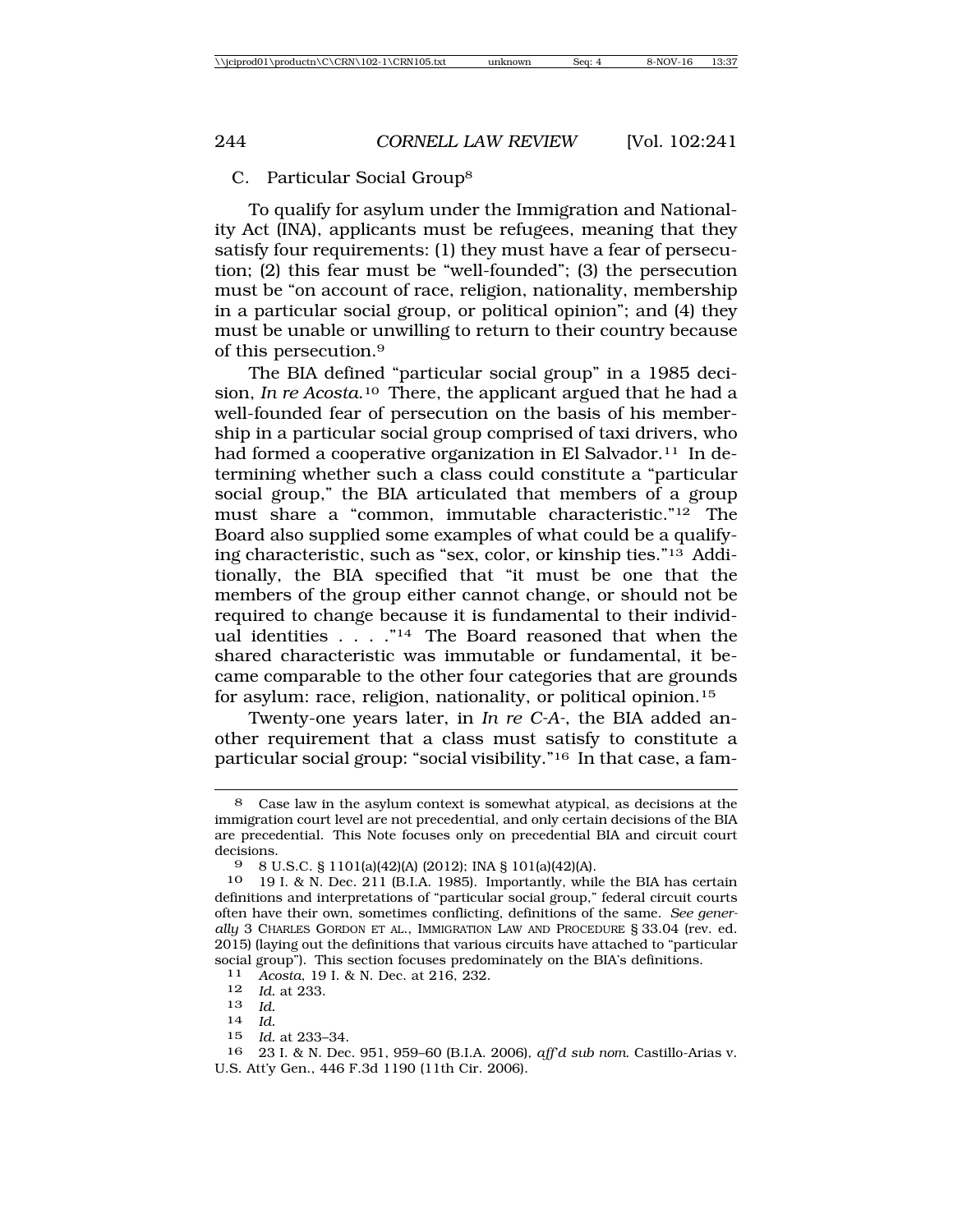ily applied for asylum, claiming that they were members of a particular social group comprised of informants against a drug cartel in Colombia.17 The Board first applied the *Acosta* test and then noted that their previous decisions about what constituted a particular social group had involved characteristics that were "highly visible and recognizable by others in the country in question."18 Relying on guidelines issued by the United Nations, the BIA held that the family could not be members of a particular social group because, as a class, informants would typically remain anonymous and were therefore not visible, even though in this case the cartel had previously threatened the family.19

The BIA has since renamed this "social visibility" requirement as "social distinction," thereby clarifying that society must perceive the group as a distinct class rather than be able to visually identify that group of people.20 Before this clarification, some circuits had rejected the social visibility requirement because they believed that it referred to "ocular" visibility.21 Ocular visibility means that someone passing members of the group on the street would recognize that they belonged to that particular social group simply by looking at them.22 In rejecting this definition in *In re W-G-R-*, the BIA explained that "[a]lthough the society in question need not be able to easily identify who is a member of the group, it must be commonly recognized that the shared characteristic is one that defines the group."23 Therefore, "[t]o have the 'social distinction' necessary to establish a particular social group, there must be evidence showing that society in general perceives, considers, or recognizes persons sharing the particular characteristic to be a group."24

22 *See Ramos*, 589 F.3d at 430 ("[Y]ou can be a member of a particular social group only if a complete stranger could identify you as a member if he encountered you in the street, because of your appearance, gait, speech pattern, behavior or other discernible characteristic.").

<sup>17</sup> *Id.* at 953.<br>18 *Id* at 960

<sup>18</sup> *Id.* at 960.

<sup>19</sup> *Id.* at 952, 960.

<sup>20</sup> *In re* W-G-R-, 26 I. & N. Dec. 208, 216 (B.I.A. 2014).

<sup>21</sup> *Id.* at 211; *see, e.g.*, Valdiviezo-Galdamez v. Att'y Gen., 663 F.3d 582, 605 (3d Cir. 2011) ("Women who have not yet undergone female genital mutilation in tribes that practice it do not look any different from anyone else."); Ramos v. Holder, 589 F.3d 426, 430 (7th Cir. 2009).

<sup>23</sup> *In re W-G-R-*, 26 I. & N. Dec. at 217.

<sup>24</sup> *Id.*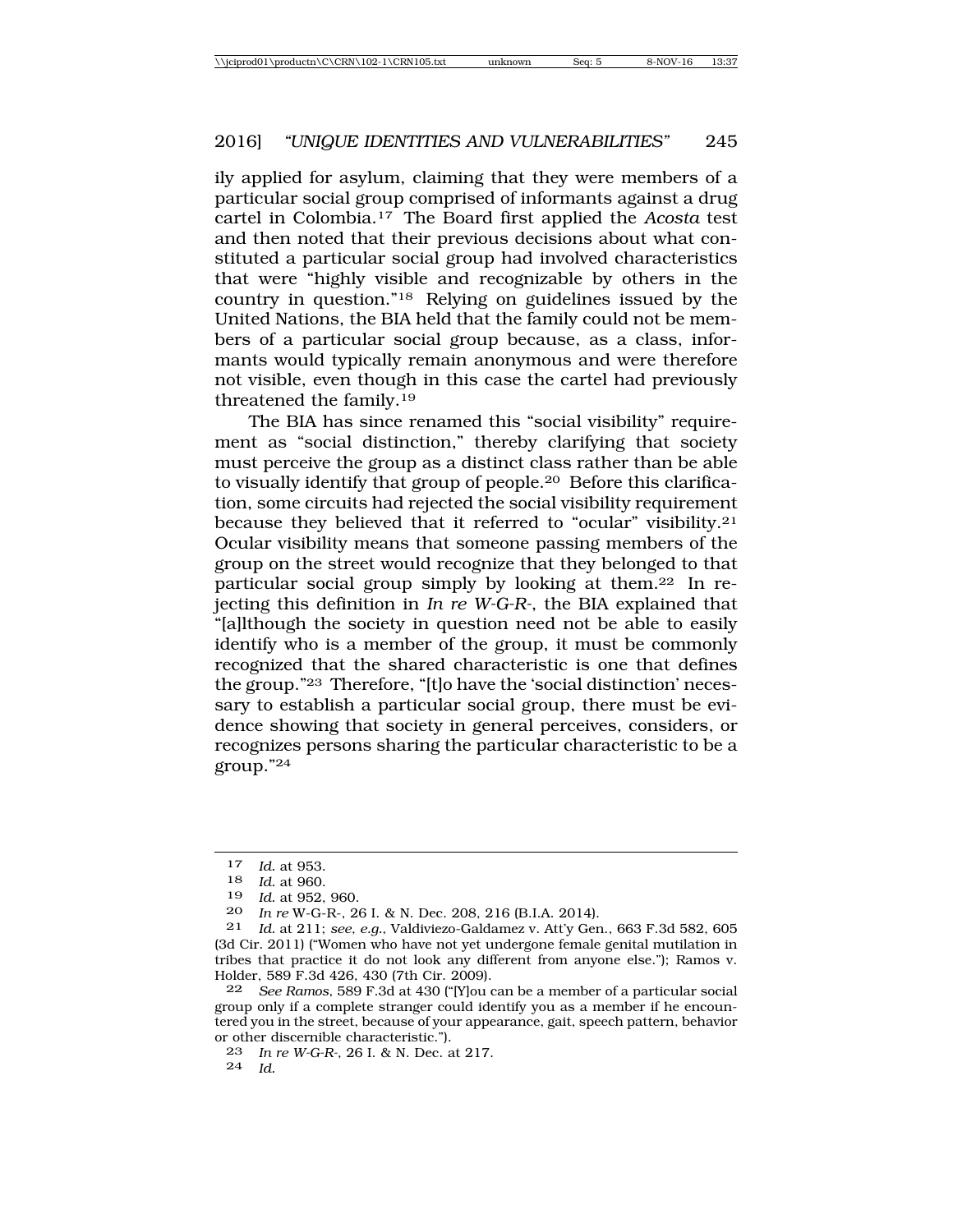*In re C-A-* also alluded to a "particularity" requirement for a particular social group, but did not detail what it entails.25 A 2008 BIA decision, *In re S-E-G-*, explained that a group is particular if it "can accurately be described in a manner sufficiently distinct that the group would be recognized . . . as a discrete class of persons."26 The Board clarified in 2014 that particularity "chiefly addresses the question of delineation" of who is a member.<sup>27</sup>

The BIA has indicated that while the size of the group is one factor that courts should consider in determining particularity, the essential concern is whether the group is "too amorphous . . . to create a benchmark for determining group membership."28 Indeed, the BIA has ruled that the possibility that most nationals of a certain country would qualify as members does not preclude a class of people from being a particular social group.29 On the other hand, some circuits have held that such a possibility probably disqualifies that group. For instance, the Ninth Circuit declared that "[m]ajor segments" of a country's population could rarely, if ever, constitute a particular social group.30 Similarly, the Third Circuit has indicated that the large size of a class of people may preclude them from being a particular social group.<sup>31</sup>

#### II

# SEXUAL ORIENTATION AND "SEXUAL IDENTITY" AS BASES FOR PARTICULAR SOCIAL GROUPS

Until the 1990s, no court recognized gay people as a particular social group; someone experiencing persecution on the basis of their sexual orientation could not receive asylum.32 In 1990, the landmark BIA decision *In re Toboso-Alfonso* recog-

<sup>25</sup> *In re* C-A-, 23 I. & N. Dec. 951, 957 (B.I.A. 2006), *aff'd sub nom*. Castillo-Arias v. U.S. Att'y Gen., 446 F.3d 1190 (11th Cir. 2006).

<sup>26 24</sup> I. & N. Dec. 579, 584 (B.I.A. 2008).<br>27 In re W-G-R- 26 I & N. Dec. at 214

<sup>27</sup> *In re W-G-R-*, 26 I. & N. Dec. at 214.

<sup>28</sup> *In re S-E-G-*, 24 I. & N. Dec. at 584 (citing Davila-Mejia v. Mukasey, 531 F.3d 624, 628–29 (8th Cir. 2008)).

<sup>29</sup> *In re* H-, 21 I. & N. Dec. 337, 343–44 (B.I.A. 1996).

<sup>30</sup> Ochoa v. Gonzales, 406 F.3d 1166, 1171 (9th Cir. 2005).

<sup>31</sup> *See* Lukwago v. Ashcroft, 329 F.3d 157, 171–72 (3d Cir. 2003) ("[C]hildren as a class represent an extremely large and diverse group . . . .").

<sup>32</sup> In fact, gay and lesbian noncitizens were not even able to enter or immigrate to the United States before 1990. *See* INA § 212(a)(4); 8 U.S.C. 1182(a)(4) (1988) (repealed 1990). At the time, the United States was the only country in the world with an explicit policy of excluding noncitizens on the basis of their sexual orientation. Shannon Minter, *Sodomy and Public Morality Offenses Under U.S. Immigration Law: Penalizing Lesbian and Gay Identity*, 26 CORNELL INT'L L.J. 771, 771 (1993).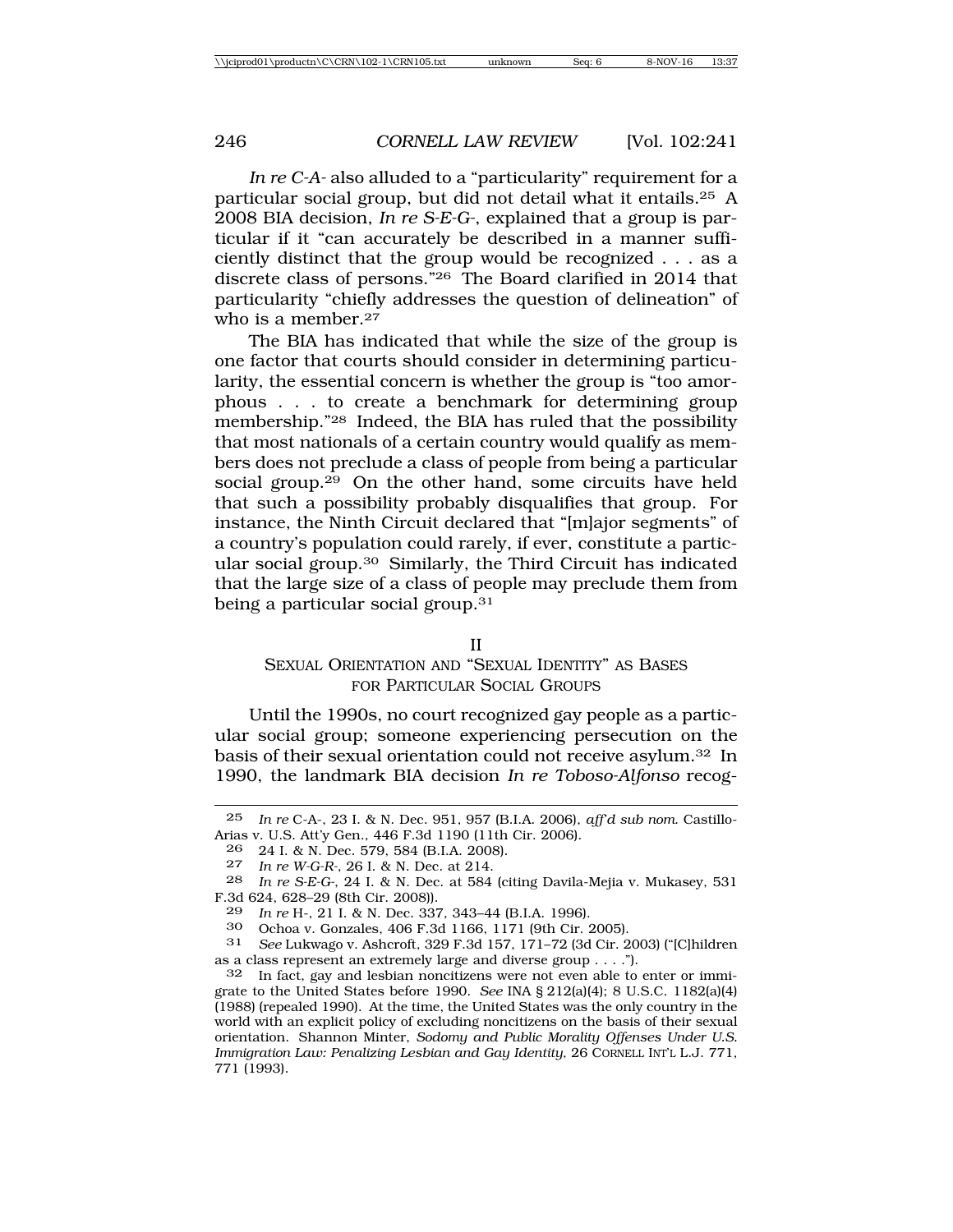nized, for the first time, that gay people could be a particular social group.<sup>33</sup> In that case, the BIA granted withholding of deportation to a gay man from Cuba.34 The Immigration and Naturalization Service argued against such a grant because it "would be tantamount to awarding discretionary relief to those involved in behavior that is not only socially deviant in nature, but in violation of the laws or regulations of the country as well," referring to the sodomy laws that still existed at the time.35 The BIA dismissed this argument, explaining that it was not Toboso-Alfonso's homosexual conduct that subjected him to persecution in Cuba but his identity as a gay man.

Though the BIA did not initially designate *In re Toboso-Alfonso* as a precedential opinion, the Attorney General issued an order several years later, declaring it as precedent "in all proceedings involving the same issue or issues."36 Accordingly, various circuit courts have recognized that gay people constitute a particular social group in subsequent asylum cases.<sup>37</sup>

A. "Gay Men with Female Sexual Identities"

A decade after *In re Toboso-Alfonso*, the Ninth Circuit overturned a BIA decision denying asylum to a transgender woman in *Hernandez-Montiel v. INS*.38 Although the court noted that "at the age of 12, [Hernandez-Montiel] began dressing and be-

<sup>33</sup> 20 I. & N. Dec. 819, 822–23 (B.I.A. 1990).

<sup>34</sup> *Id.* at 823. Withholding of deportation, now called "restriction on removal," is an alternative form of relief to asylum. 8 U.S.C. § 1231(b)(3)(A) (2012); INA § 241(b)(3)(A). To qualify for restriction on removal, applicants must also be fleeing persecution on the basis of their race, religion, nationality, membership in a particular social group, or political opinion. While asylum is a discretionary form of relief, restriction on removal is mandatory if applicants meet all the requirements. Abankwah v. INS, 185 F.3d 18, 22 (2d Cir. 1999). Applicants who would probably not qualify for asylum because, for instance, they have committed crimes, may still qualify for restriction on removal. NAT'L IMMIGRANT JUST. CTR., BASIC PROCEDURAL MANUAL FOR ASYLUM REPRESENTATION AFFIRMATIVELY AND IN RE-MOVAL PROCEEDINGS 17 (2016), http://immigrantjustice.org/sites/immigrantjustice.org/files/NIJC%20Asylum%20Manual\_05%202016\_final.pdf [https:// perma.cc/H2WK-MA69]. However, the burden for restriction on removal is higher than that for asylum, and applicants must prove that, more likely than not, they will face persecution if they return to their country. *See* INS v. Stevic, 467 U.S. 407, 429–30 (1984). By contrast, asylum claims require only that the applicant have a well-founded fear of persecution, meaning that persecution need only be a reasonable possibility. INS v. Cardoza-Fonseca, 480 U.S. 421, 440 (1987).

<sup>35</sup> *Toboso-Alfonso*, 20 I. & N. Dec. at 822 (internal quotation marks omitted). 36 Att'y Gen. Order No. 1895-94 (June 19, 1994).

<sup>37</sup> *See, e.g.*, Nabulwala v. Gonzales, 481 F.3d 1115, 1118 (8th Cir. 2007) ("[H]omosexuals may be [members] of a 'particular social group' . . . ."); Karouni v. Gonzales, 399 F.3d 1163, 1171 (9th Cir. 2005).

<sup>38</sup> 225 F.3d 1084, 1099 (9th Cir. 2000).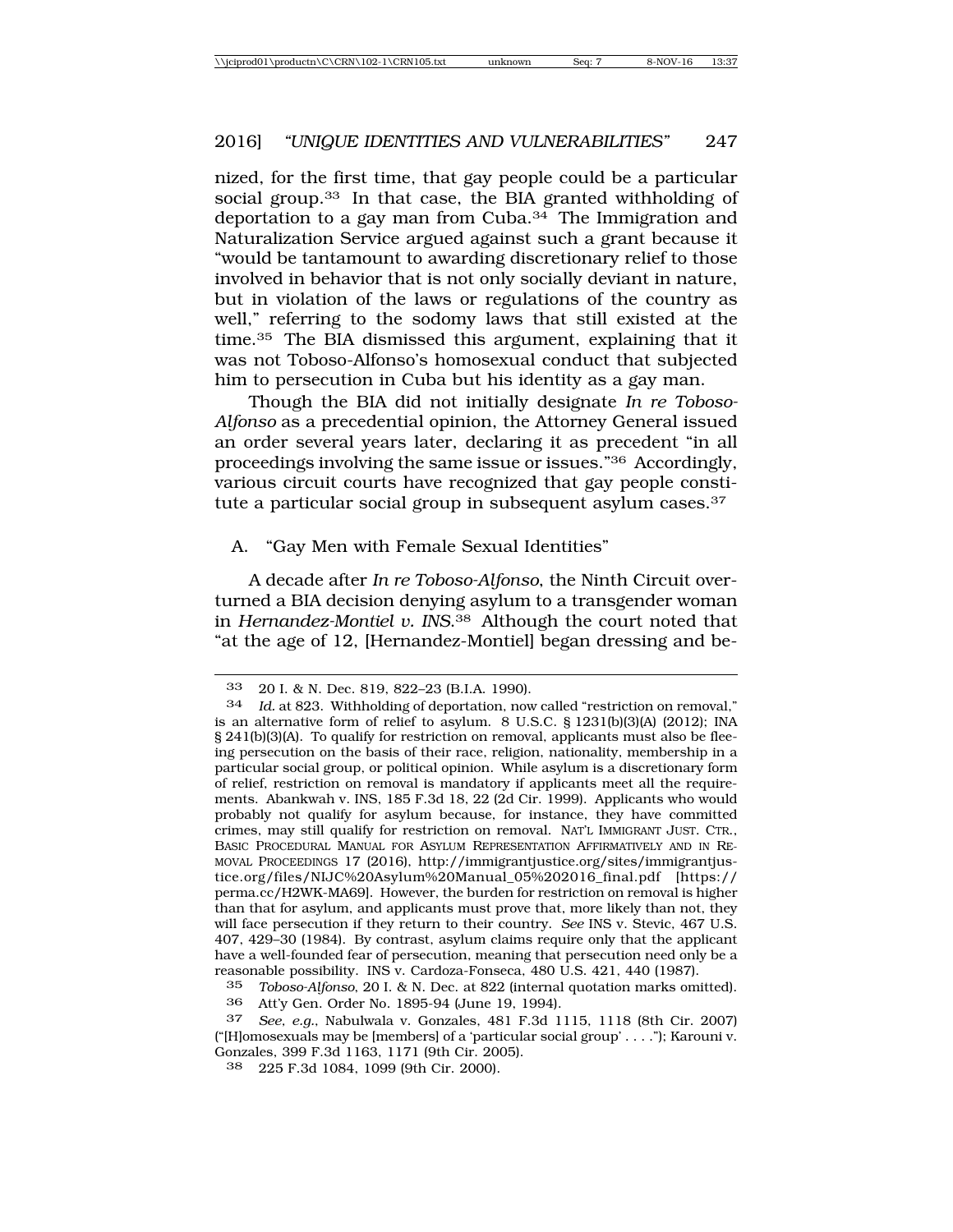having as a woman,"39 and that she had been taking female hormones,<sup>40</sup> the word transgender does not appear in the decision.41 Instead, the court characterized Hernandez-Montiel as a "gay man with a female sexual identity" and used male pronouns to describe her throughout.42 Thomas M. Davies, Jr., an expert witness on conditions for gay people in Mexico in the case, explained that a gay man has a "female sexual identity" if he assumes the "stereotypical 'female,' i.e., passive role in [gay] sexual relationships."43 He also indicated that men with female sexual identities often behave and dress as women. Davies further noted that, conversely, men in Latin America may engage in homosexual activity without persecution so long as they assume the "male" role.44

Importantly, the Ninth Circuit recognized that the persecution Hernandez-Montiel would face as someone with a "female sexual identity" is distinct from the treatment that others who have homosexual sex might encounter.45 Nevertheless, the court cited *In re Toboso-Alfonso* to show that sexual orientation could be the basis for a particular social group and defined Hernandez-Montiel's particular social group as "gay men with female sexual identities in Mexico."46 Unlike the immigration judge (IJ) and the BIA, the Ninth Circuit focused on the immutability of Hernandez-Montiel's "sexual identity" in determining that she was a member of a particular social group, rather than the mutability of her female dress.47

Although a limited number of cases clearly deal with transgender asylum applicants, they largely follow the reasoning of *Hernandez-Montiel*, especially, unsurprisingly, within the Ninth Circuit. Several years later, the Ninth Circuit again used the term "female sexual identity" in a case about a transgender woman who fled El Salvador, *Reyes-Reyes v. Ashcroft*.48 The

- <sup>43</sup> *Id.* at 1089. <sup>44</sup> *Id.*
- 
- 45 *See id.*
- 
- <sup>46</sup> *Id.* at 1094. <sup>47</sup> *Id.* at 1094–96.
- 48 384 F.3d 782, 785 (9th Cir. 2004).

<sup>39</sup> *Id.* at 1087.

<sup>40</sup> *Id.* at 1088. <sup>41</sup> This Note uses the pronouns that correspond to applicants' gender identities, rather than the pronouns employed by the courts in many decisions which largely correspond to the sex assigned to the applicants at birth. However, it is possible that the courts were not incorrect in using male pronouns for applicants who presented themselves as female. Since transgender identities vary widely, an individual may choose to present as female much of the time but continue to use male pronouns.<br>42 Hernande

<sup>42</sup> *Hernandez-Montiel*, 225 F.3d at 1099.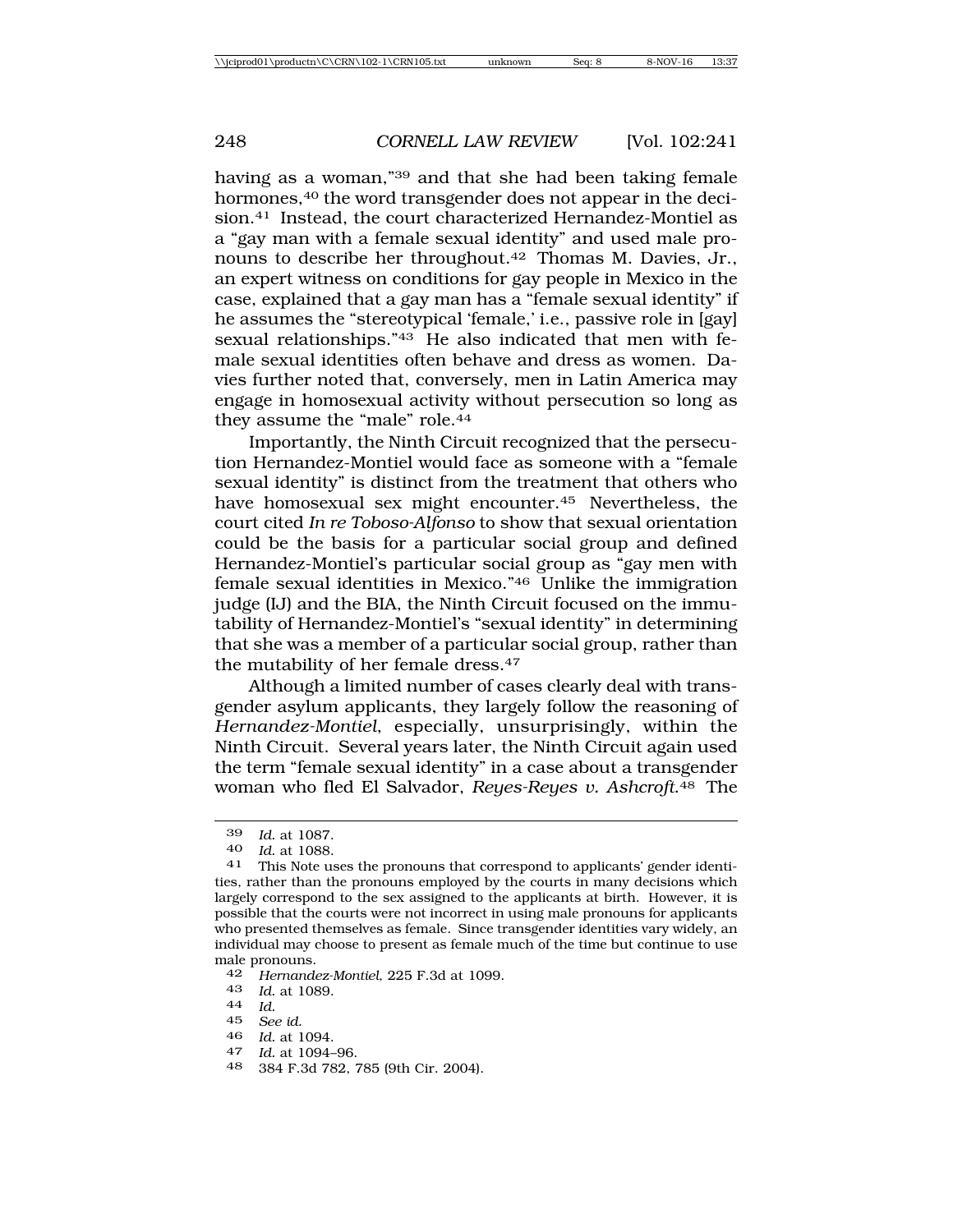court noted that she had gone by female names, had a "deep female identity," and employed "characteristically female appearance, mannerisms, and gestures," though she had not "undergone sex reassignment surgery."<sup>49</sup> Further, the court even mentioned in a footnote that she exhibited "transsexual behavior."50 Nevertheless, the court consistently referred to Reyes using male pronouns, called her a "homosexual male," and spoke of her "female sexual identity."51 Interestingly, the Ninth Circuit's decision did not explicitly discuss whether Reyes was a member of a particular social group, though the court did mention in a footnote that sexual identity is "inherent to one's very identity as a person."52 The court therefore implicitly recognized that Reyes's female sexual identity meant that she was a member of a particular social group.<sup>53</sup>

The Ninth Circuit employed the same reasoning in *Ornelas-Chavez v. Gonzales*, a case involving another transgender woman from Mexico.54 As in *Hernandez-Montiel* and *Reyes-Reyes*, the court discussed both Ornelas-Chavez's "homosexuality" and her "female sexual identity," again using male pronouns throughout the decision.<sup>55</sup> By the time of this decision, the Ninth Circuit had firmly determined that gay men with female sexual identities constituted a particular social group. Indeed, the court noted in a footnote that "[w]hether Ornelas-Chavez belongs to a protected social group is not at issue in this appeal," citing *Hernandez-Montiel*.56

### B. "Transsexual" Individuals

Though most Ninth Circuit asylum decisions involving transgender individuals have used the term "female sexual identity" and employed male pronouns,<sup>57</sup> one 2007 decision referred to a Mexican applicant as a "transsexual" woman and

<sup>49</sup> *Id.*

<sup>50</sup> *Id.* at 785 n.1.

<sup>51</sup> *Id.* at 785.

<sup>52</sup> *Id.* at 785 n.1 (citing *Hernandez-Montiel*, 225 F.3d at 1093).

<sup>53</sup> *See id.* The court did not need to explicitly decide whether Reyes was a member of a particular social group, as it remanded the case so the BIA could reconsider her withholding-of-removal claim using the correct legal standard. However, by remanding the case, the court indicated that the BIA could make such a finding.<br> $54 \quad 458 \text{ F} 36$ 

<sup>54</sup> 458 F.3d 1052, 1054 (9th Cir. 2006).

<sup>55</sup> *Id.*

<sup>56</sup> *Id.* at 1056 n.3 (citing *Hernandez-Montiel*, 225 F.3d at 1094).

<sup>57</sup> *See, e.g.*, *id.* at 1054 ("Ornelas-Chavez's dealings with government officials . . . [were] marked by either animus toward his female sexual identity or tacit acceptance of the abuse he received because of it.").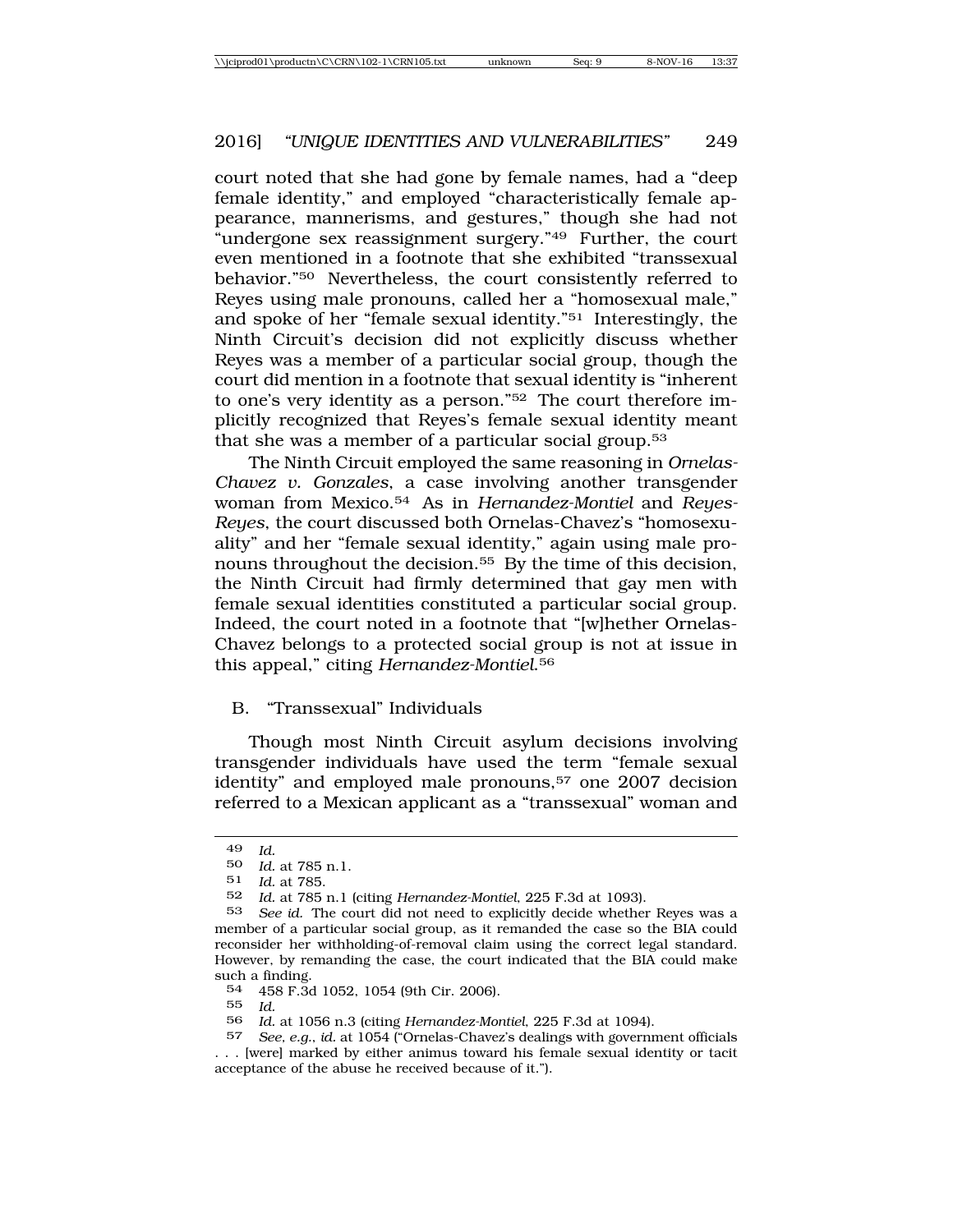used female pronouns.58 The procedural posture in this case was such that the court never had to decide whether the applicant, Morales, belonged to a particular social group.59 Instead, the court remanded the case for reconsideration on the asylum issue because the IJ had based his denial of Morales's asylum claim on improper evidence relating to her criminal convictions.

However, the Ninth Circuit decision noted that the IJ had stated that "but for Morales's conviction . . . he would have found her eligible for asylum under *Hernandez-Montiel v. INS*."60 This seems to indicate that the IJ intended to group Morales with *Hernandez-Montiel*'s gay men with female sexual identities, conflating sexual orientation and gender identity. The IJ also denied Morales CAT relief because he did not believe that it was more likely than not that she would experience persecution, based in part on evidence of a gay pride parade in Mexico City, further demonstrating that the IJ blended sexual orientation and gender identity.61 While using Morales's correct pronouns and acknowledging that she identified as a woman indicate progress in the Ninth Circuit's conception of transgender people, failing to critique the IJ's conflation of these distinct categories shows that the court continued to mischaracterize gender identity.

Eight years later, the Ninth Circuit again received a case of a transgender applicant from Mexico in *Avendano-Hernandez v. Lynch*.62 This time, however, the court highlighted the distinct, albeit overlapping, nature of sexual orientation and gender identity.63 While the Ninth Circuit finally understood and acknowledged this important difference, it was not able to carve out an official particular social group in this opinion because Avendano-Hernandez did not qualify for restriction on removal.64 Avendano-Hernandez had a felony conviction for

 $^{58}$  Morales v. Gonzales, 478 F.3d 972, 975 (9th Cir. 2007).<br> $^{59}$  See id. at 984–85

<sup>59</sup> *See id.* at 984–85.

*Id.* at 977.

 $61$  To qualify for relief under CAT, applicants must show that, if they were to return to their country, the government would more likely than not torture them or acquiesce to their torture. *Id.* at 983. Despite this higher burden, convictions of particularly serious crimes will not bar applicants from relief under CAT, though it would for asylum or restriction on removal. *See* NAT'L IMMIGRANT JUST. CTR., *supra* note 34, at 18, 20.

<sup>62</sup> 800 F.3d 1072, 1075 (9th Cir. 2015).

<sup>63</sup> *Id.* at 1081 ("While the relationship between gender identity and sexual orientation is complex, and sometimes overlapping, the two identities are distinct.").

<sup>64</sup> *Id.* at 1078. Avendano-Hernandez did not apply for asylum, for which she also would not have been eligible due to her conviction. Though the court used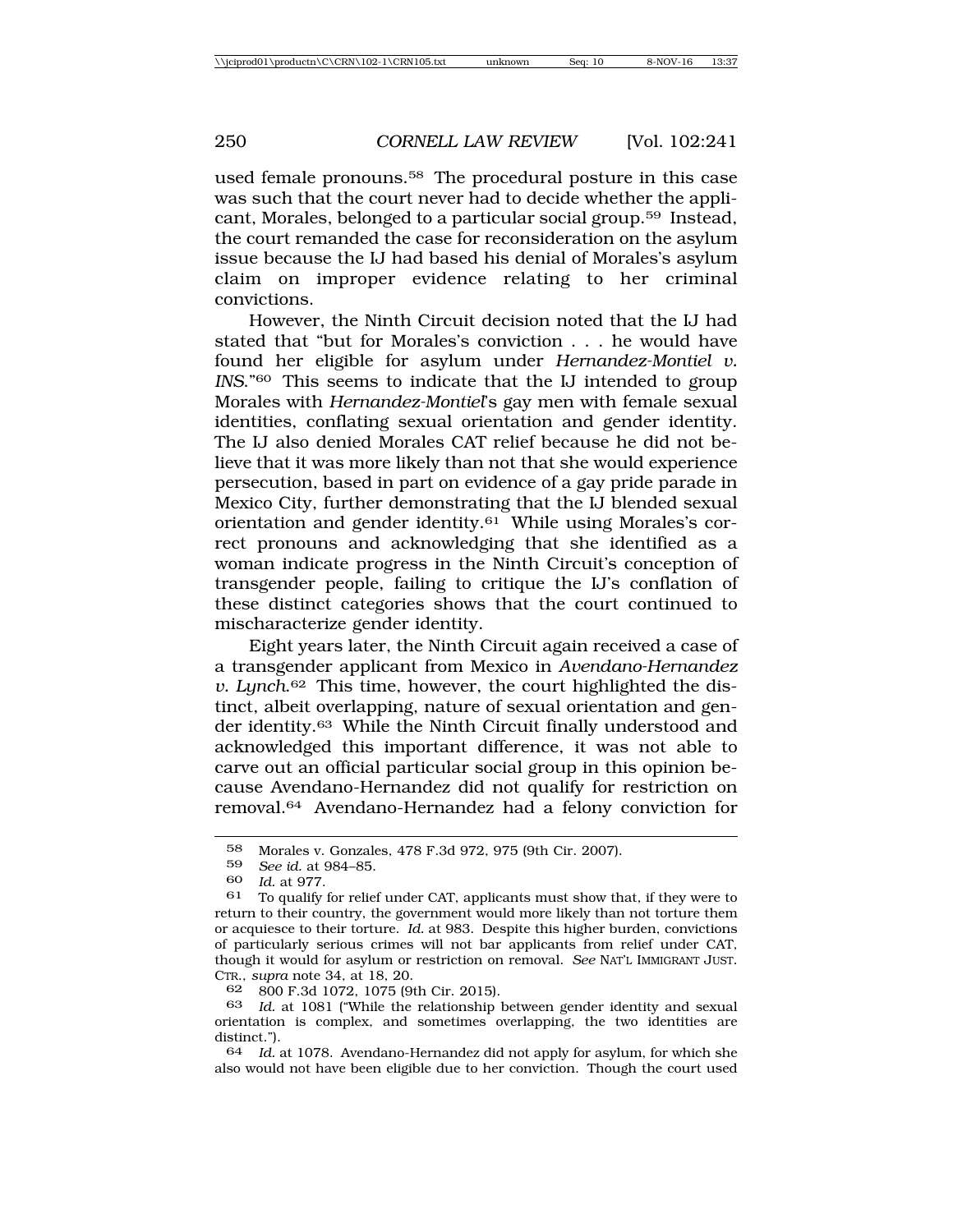drunk driving, a "particularly serious crime," and therefore was ineligible for that form of relief.65 Accordingly, her only option was relief under CAT, which does not require membership in a particular social group, unlike asylum and restriction on removal.66 The court found that Avendano-Hernandez was eligible for relief under CAT due to the unique persecution faced by transgender women in Mexico and remanded the case for a grant of CAT.67 So, while the court seemed prepared to declare transgender women in Mexico a particular social group,68 the facts of this case did not present such an opportunity. No court has yet expressly articulated a particular social group made up of transgender people.

#### III

# TRANSGENDER IDENTITY SHOULD QUALIFY AS A BASIS FOR A PARTICULAR SOCIAL GROUP

The Ninth Circuit's decision in *Avendano-Hernandez* illuminated the importance of separating sexual orientation from gender identity in asylum law. Since the two identities are distinct, transgender people may experience disparate treatment in the countries of their nationality if they are transgender rather than gay. While gay, lesbian, and bisexual people may be making major strides in certain countries, transgender people often face distinct, increased levels of persecution.69 Accordingly, the BIA and federal circuit courts should recognize that transgender people are a particular social group that faces unique challenges in many countries. This Note focuses on the BIA's definition of particular social group and argues why transgender people are a particular social group for asylum purposes.

66 *See* 3 GORDON ET AL., *supra* note 10, § 33.06[1] n.1. **R**

the term "withholding of removal," it was referring to the relief of restriction on removal, a common practice of the BIA and federal courts. *Id.* at 1077; *see* 3 GORDON ET AL., *supra* note 10, § 33.04[3]. **R**

<sup>65</sup> *Avendano-Hernandez*, 800 F.3d at 1078.

<sup>67</sup> *Avendano-Hernandez*, 800 F.3d at 1082.

<sup>68</sup> *See id.* ("The unique identities and vulnerabilities of transgender individuals must be considered in evaluating a transgender applicant's asylum, withholding of removal, or CAT claim.").

<sup>69</sup> *See* Katie McDonough, *The Last Acceptable Bigotry?: How Cultural Ignorance Is Killing Trans Americans*, SALON (Aug. 29, 2013, 7:45 AM), http:// www.salon.com/2013/08/29/the\_last\_acceptable\_bigotry\_how\_cultural\_igno rance\_is\_killing\_trans\_americans/ [https://perma.cc/L74L-U8UR].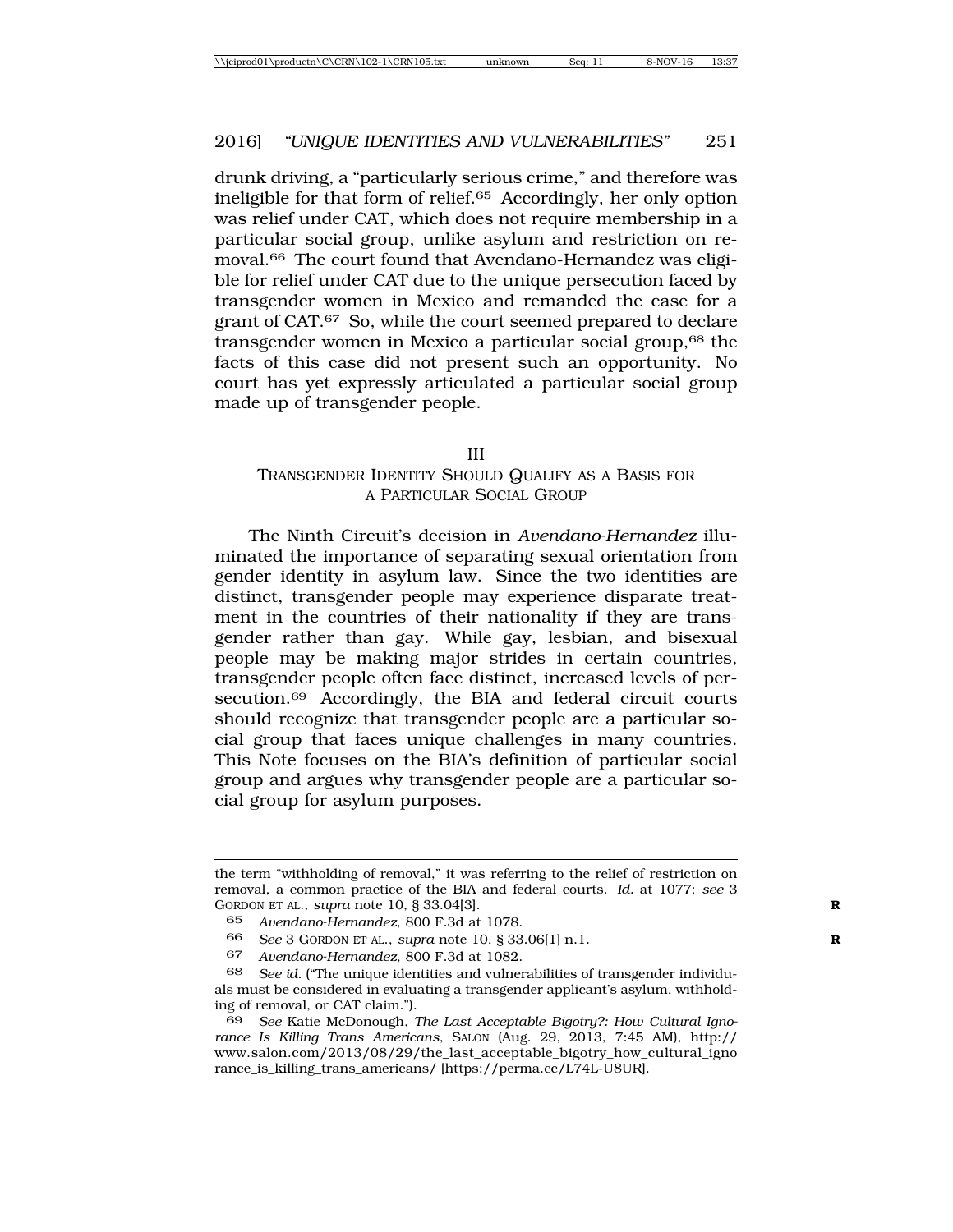#### A. Possible Reasons for *Hernandez-Montiel*'s Conflation

To understand the benefits and challenges of recognizing that transgender people constitute a particular social group, it is important to first examine why the conflation of sexual orientation and gender identity occurred in *Hernandez-Montiel* and its progeny.

There are several possible reasons why the Ninth Circuit referred to Hernandez-Montiel as a "gay man with a female sexual identity" rather than as a transgender woman. First, the court, and potentially even Professor Davies, an expert witness on Mexico, may simply not have been familiar with the concept of transgender identity in 2000.70 Second, Mexican society at the time may not have conceived of transgender identity as entirely separate from gay identity. Indeed, Professor Davies's testimony in *Hernandez-Montiel* may have been accurate in its description of how Mexican society perceived transgender women: as gay men who assumed the passive role in sex.71 Since the crucial inquiry in asylum cases is how society will view and treat applicants in the countries of their nationality, rather than in the United States, the appropriate question is how Mexicans would view Hernandez-Montiel.

Lastly, Hernandez-Montiel's attorneys likely made a strategic decision to cast her identity within the scope of sexual orientation, as sexual orientation was already an established basis for membership in a particular social group.72 It would be easier for her attorneys to link her identity with a group that had already gained protected status than to create a new protected group. Furthermore, asylum law, where people's lives are necessarily at risk if they have a viable claim, is not an ideal venue for impact litigation. It makes sense that applicants and their attorneys would rather take the path of least resistance than change the law to make future claims easier for similarly situated individuals. Indeed, Joseph Landau, the attorney for Reyes in *Reyes-Reyes v. Ashcroft*, has explained that his client

<sup>70</sup> Transgender visibility has increased dramatically since 2000. Many transgender advocacy organizations, such as the National Center for Transgender Equality, only came into existence in the early 2000s. Megan Townsend, *Timeline: A Look Back at the History of Transgender Visibility*, GLAAD (Nov. 19, 2012), http://www.glaad.org/blog/timeline-look-back-history-transgender-visibility [https://perma.cc/4Q88-B5E3].

<sup>71</sup> Hernandez-Montiel v. INS, 225 F.3d 1084, 1094 (9th Cir. 2000).

<sup>72</sup> It is a common strategy for LGBT rights attorneys to group an unprotected class of people with a protected one rather than fighting for new, formal protections. For instance, many courts have extended laws that protect against sex discrimination to protect transgender people from discrimination. *See infra* section IV.B.1.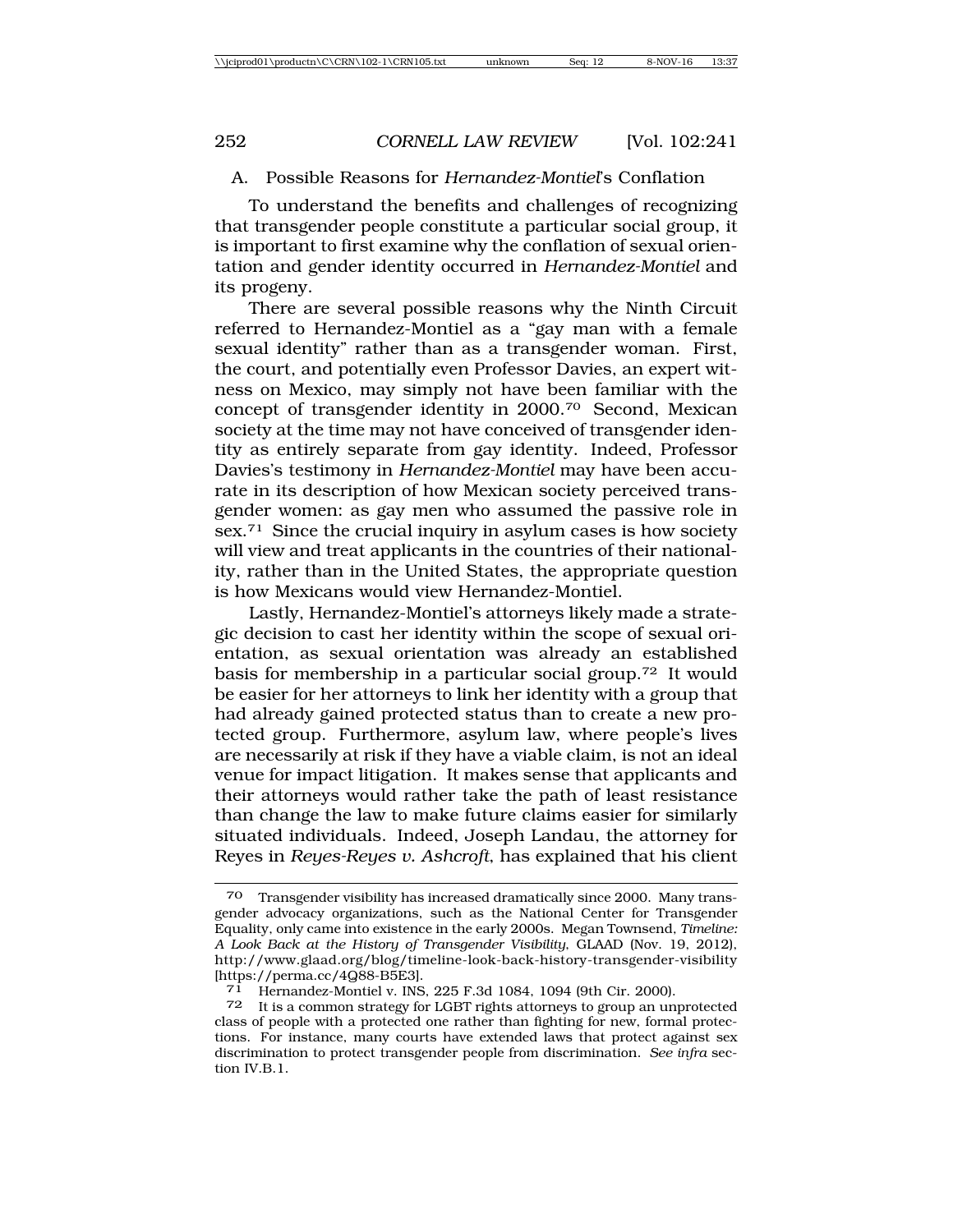did actually identify as transgender. Nevertheless, he and his colleagues chose to base Reyes's claim on her uncontested membership in a previously established particular social group, gay men with female sexual identities,73 rather than focus on her transgender identity.74

B. Transgender Identity Is a Common, Immutable, and Fundamental Characteristic

Transgender individuals share a common characteristic in that they all possess gender identities that differ from the sex they were assigned at birth. Though transgender identity can take many forms because it is an umbrella term, this group of people has a common characteristic in that they all do not identify solely with the sex society assigned to them at birth.

Further, experts today consider one's transgender identity innate and therefore immutable,75 placing transgender identity squarely within *Acosta*'s requirement that members of a particular social group share a "common, immutable characteristic."76 Indeed, in *Acosta* the BIA even enumerated "sex" as one such characteristic that a court could find to be common and immutable.77

One possible critique of the stance that being transgender is immutable is the viewpoint that transgender people can change their appearance and choose at times to dress and behave in a manner consistent with the sex assigned to them at birth. However, the Ninth Circuit in *Hernandez-Montiel* addressed and rejected this line of reasoning, which the IJ and BIA had employed in denying asylum to Hernandez-Montiel.78 While the court conceded that gay men with female sexual identities can alter the physical manifestations of their identity, it held that a person's identity, not the expression of that iden-

<sup>73</sup> *See* Reyes-Reyes v. Ashcroft, 384 F.3d 782, 785 (9th Cir. 2004). <sup>74</sup> Laurie Berg & Jenni Millbank, *Developing a Jurisprudence of Transgender*

*Particular Social Group*, *in* FLEEING HOMOPHOBIA: SEXUAL ORIENTATION, GENDER IDEN-TITY AND ASYLUM 121, 133 (Thomas Spijkerboer ed., 2013). However, Landau did include Reyes's transgender identity as an alternate argument for membership in a particular social group. Further, Reyes's attorneys referred to her as transgender in briefing, though the court declined to incorporate such language into the opinion. Joseph Landau, *"Soft Immutability" and "Imputed Gay Identity": Recent Developments in Transgender and Sexual-Orientation-Based Asylum Law*, 32 FORDHAM URB. L.J. 237, 249 (2005).

<sup>75</sup> *See, e.g.*, VANESSA SHERIDAN, THE COMPLETE GUIDE TO TRANSGENDER IN THE WORKPLACE 18 (2009); DAVID SUE, DERALD WING SUE, DIANE SUE, & STANLEY SUE, UNDERSTANDING ABNORMAL BEHAVIOR 449 (2015).

<sup>76</sup> *In re* Acosta, 19 I. & N. Dec. 211, 233 (B.I.A. 1985). <sup>77</sup> *Id.*

<sup>78</sup> Hernandez-Montiel v. INS, 225 F.3d 1084, 1089 (9th Cir. 2000).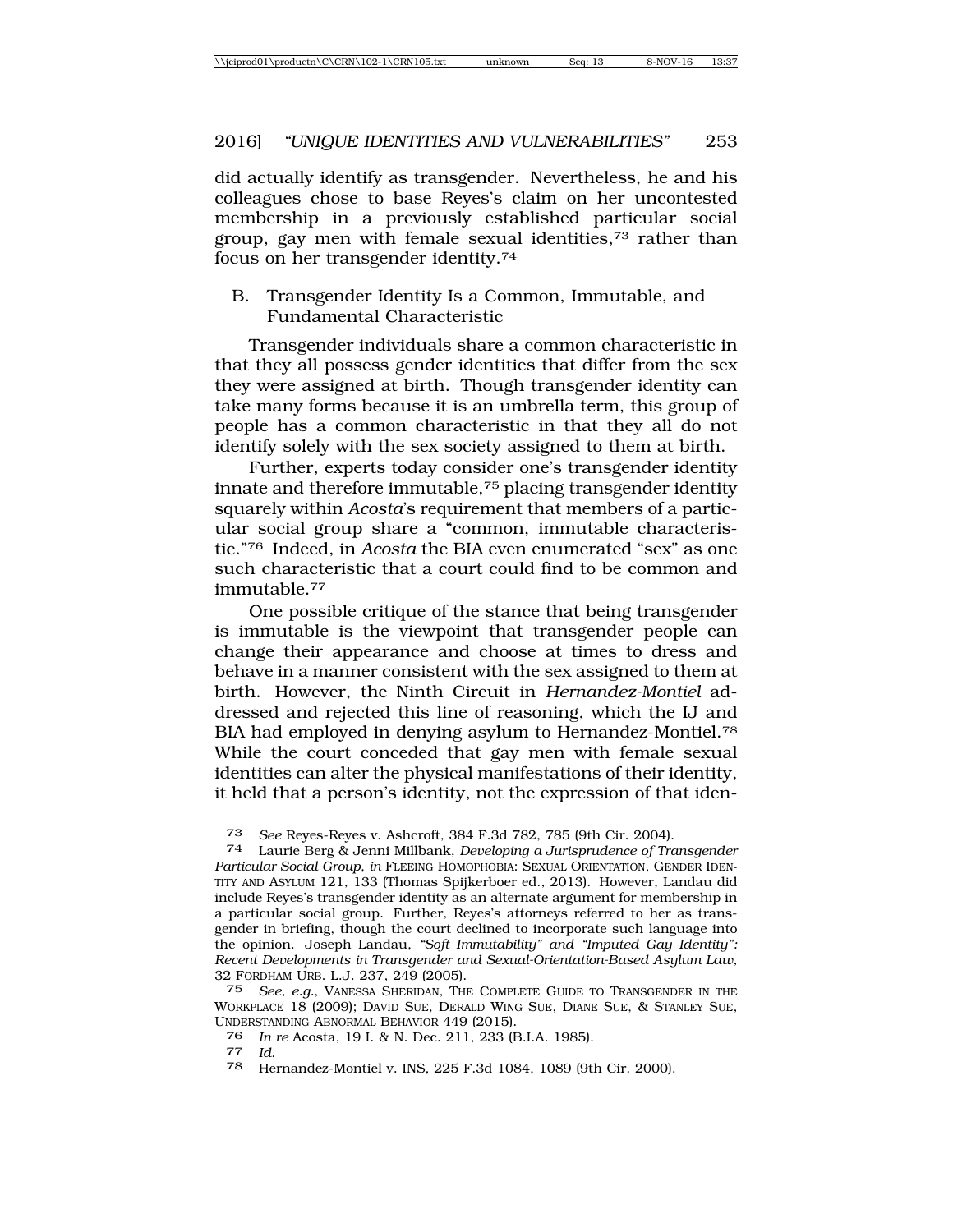tity, must be immutable under the *Acosta* analysis for a particular social group.79

The same reasoning applies to people who identify as transgender. While their expression may change, especially for those who identify as gender fluid and may dress as women one day and as men the next, their identities as transgender people are immutable. Though in the past courts have required scientific or biological proof that a trait is immutable, in *Hernandez-Montiel*, the Ninth Circuit "embrace[d] non-biological forms of identity" by acknowledging that one's sexual identity is innate and immutable.80 Other jurisdictions' adoption of gay people as a particular social group shows that this relaxed immutability standard is now widespread.<sup>81</sup> Therefore, while an applicant may not be able to provide scientific proof of their transgender identity, they can still establish that this identityrelated characteristic is immutable.

Even if a court were to rule that transgender identity is not immutable, people's transgender identity should still qualify them for membership in a particular social group because it is so "fundamental to their individual identities" that they should not be required to change it.<sup>82</sup> Given the innate nature of a person's gender identity and the importance that society places on one's gender identity and expression,<sup>83</sup> being transgender is fundamental to a person's identity. Indeed, medical professionals often diagnose transgender people who are not able to express themselves in ways consistent with their gender identity as having gender dysphoria, a serious medical condition that can lead to such high levels of distress that the condition becomes life threatening.84

# C. Transgender People Are a Socially Distinct Group

In *Avendano-Hernandez*, the Ninth Circuit explicitly noted that sexual orientation and gender identity are distinct, even

<sup>79</sup> *See id.* at 1096.

<sup>80</sup> Landau, *supra* note 74, at 250. Joseph Landau has described the court's reasoning in *Hernandez-Montiel*, which asserts that one's sexual identity is innate and immutable, as a "soft immutability standard." *Id.*

<sup>81</sup> *See supra* note 38 and accompanying text.<br>82 *Acosta* 19 J & N Dec at 233

<sup>82</sup> *Acosta*, 19 I. & N. Dec. at 233.

<sup>83</sup> *See generally* Cecilia L. Ridgeway & Shelley J. Correll, *Unpacking the Gender System: A Theoretical Perspective on Gender Beliefs and Social Relations*, 18 SOC'Y & GENDER 510, 513–21 (2004) (examining the significant role gender plays in "social relational contexts").

<sup>84</sup> *See* LAMBDA LEGAL, *FAQ on Access to Transition-Related Care*, http:// www.lambdalegal.org/know-your-rights/transgender/transition-related-carefaq#q1 [https://perma.cc/5ACT-PD8M].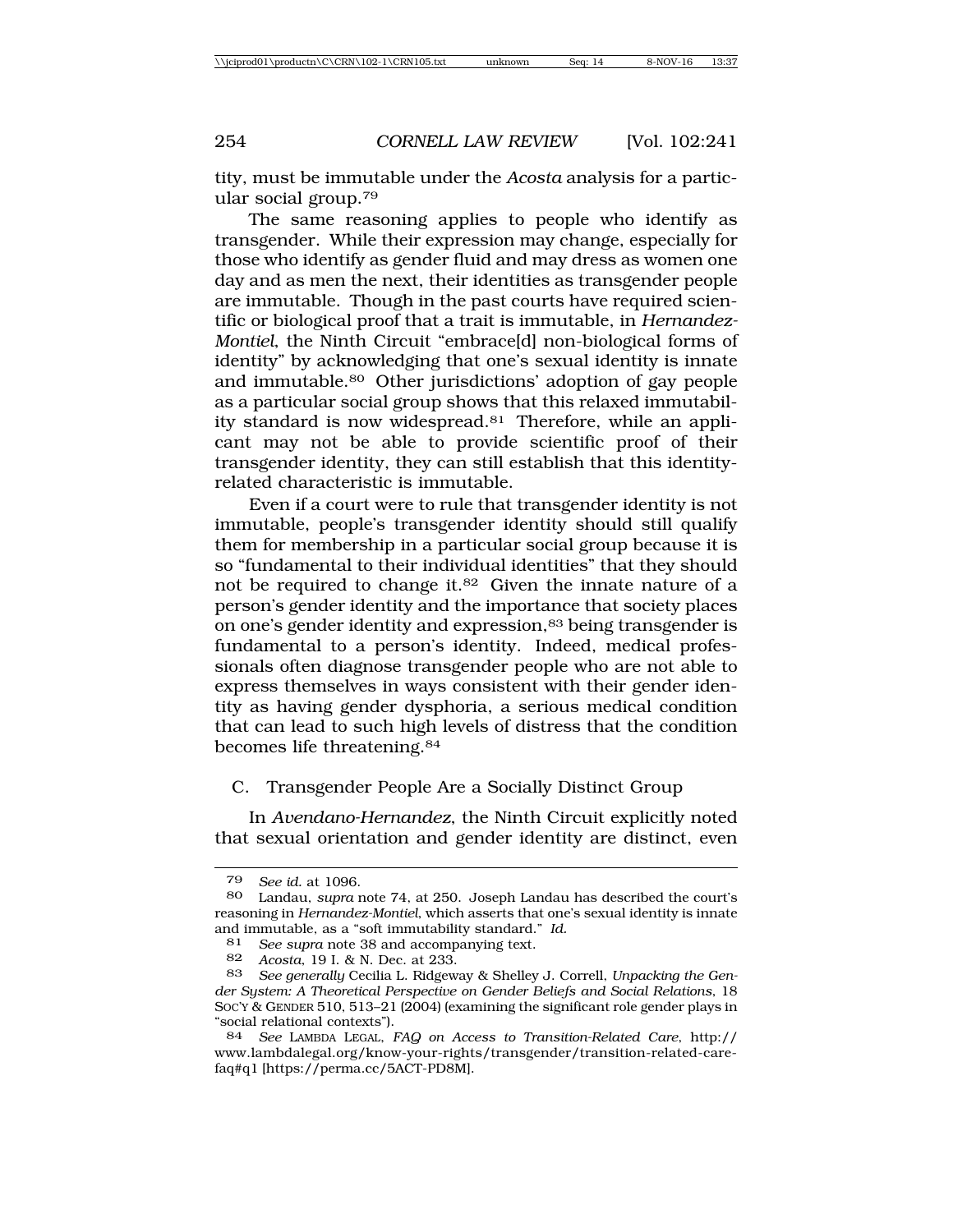while noting that the identities may overlap.<sup>85</sup> The court also noted that transgender people tend to be especially visible and vulnerable. To bolster the assertion that transgender people are uniquely vulnerable to persecution, the court pointed to a document recently released by Immigration and Customs Enforcement detailing steps detention officers should take to properly care for detained transgender people.86 The court also referenced the particularly dire conditions for transgender people in Mexico,87 which shows that, while transgender people are often distinct and uniquely vulnerable, in determining social distinction, it is crucial to examine to what extent people in an applicant's country of nationality would single out transgender individuals.

The degree to which transgender people are socially distinct varies from country to country. While in a country such as the United States transgender people are increasingly gaining recognition, the societies of some countries may not know much about transgender people or what it means to be transgender. Indeed, even in the United States, many people do not understand the difference between sexual orientation and gender identity, as evidenced by the court's decision in *Hernandez-Montiel*.88 Nevertheless, understanding of a distinct identity is not equivalent to perception, meaning social distinction can exist even where society is ignorant to the intricacies of transgender identity.

Accordingly, a transgender individual's claim for asylum is likely to take one of two forms regarding social distinction, each of which will place the applicant within a particular social group. One possibility is that the people in an applicant's country of nationality recognize a distinction between a person's sexual orientation and gender identity, and they persecute individuals uniquely on the basis of their gender identity, such as the situation described in *Avendano-Hernandez*.<sup>89</sup> Even though some people used gay slurs against Avendano-Hernandez in Mexico, clearly confusing her gender identity and sexual orientation, the court still found that transgender women in Mexico faced unique persecution, noting that "police

<sup>85</sup> Avendano-Hernandez v. Lynch, 800 F.3d 1072, 1081 (9th Cir. 2015).<br>86 Id at 1081 n 4: Thomas Homan JLS, Immigr. & Customs ENE'T. EUR

Id. at 1081 n.4; THOMAS HOMAN, U.S. IMMIGR. & CUSTOMS ENF'T, FURTHER GUIDANCE REGARDING THE CARE OF TRANSGENDER DETAINEES (2015), https:// www.ice.gov/sites/default/files/documents/Document/2015/TransgenderCare Memorandum.pdf [https://perma.cc/9MQ7-W5P8].

<sup>87</sup> *Avendano-Hernandez*, 800 F.3d at 1081.

<sup>88</sup> *See* Hernandez-Montiel v. INS, 225 F.3d 1084, 1088 (9th Cir. 2000).

<sup>89</sup> *Avendano-Hernandez*, 800 F.3d at 1081.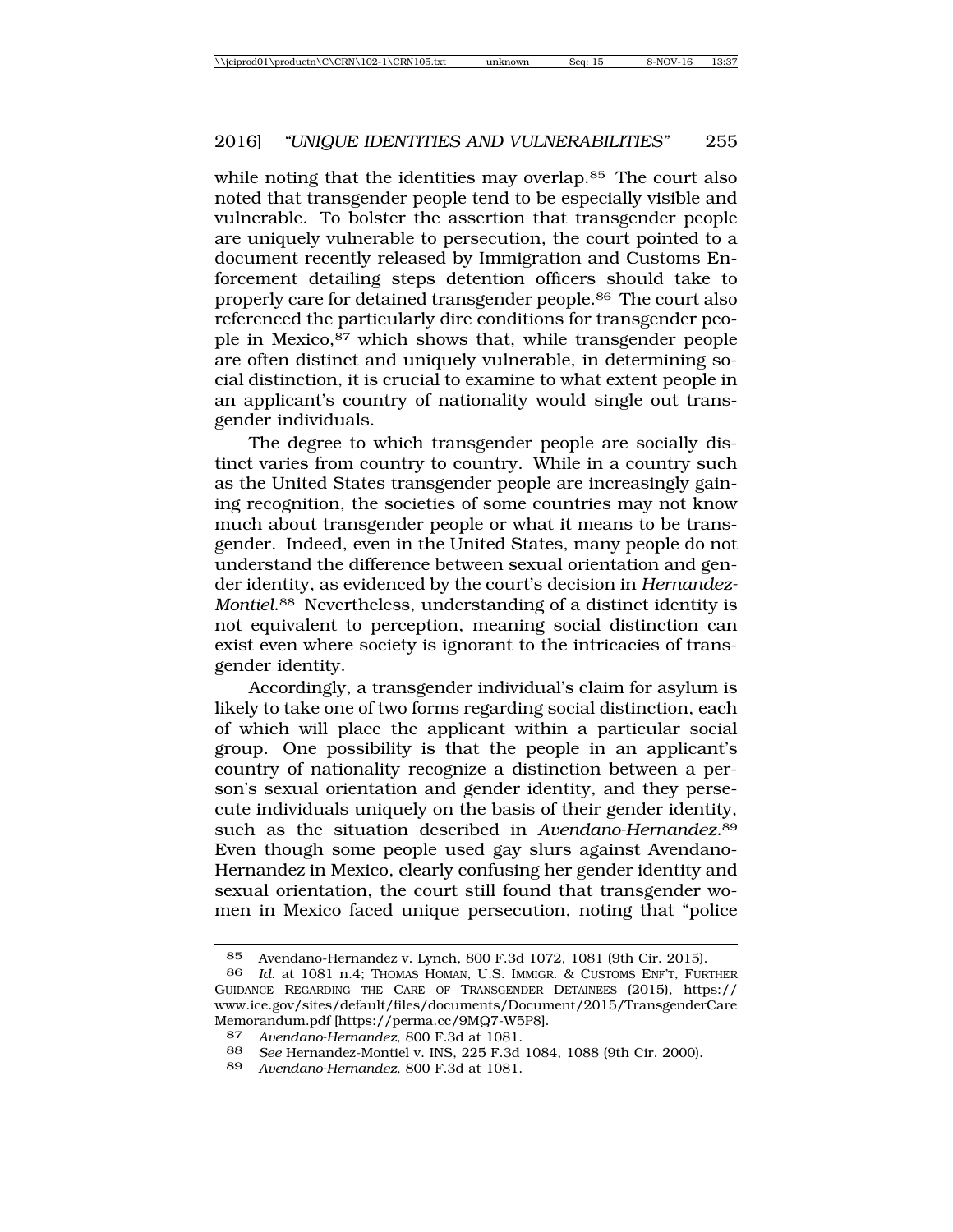specifically target the transgender community for extortion and sexual favors."90 While, as the court noted, rights for gay, lesbian, and bisexual people in Mexico have improved,<sup>91</sup> transgender individuals in Mexico have fewer rights and face more violence.92

Similarly, transgender women in Honduras tend to experience worse persecution than gay, lesbian, or bisexual individuals, though those groups also face significant violence.93 According to a Honduran activist, a disproportionate number of murders of lesbian, gay, bisexual, or transgender (LGBT) people in Honduras are of transgender women.94 Further, the murders of transgender women tend to be more violent than those of other LGBT people, exhibiting signs of torture and castration.

Further, in some countries, both gay and transgender people experience discrimination, but the form of harassment and violence may vary between groups, showing the distinctness of each one. For instance, though both gay and transgender Ugandans face persecution, civilians and authorities alike in Uganda often harass and assault transgender people in ways that indicate that it is because of their gender identity.95 Authorities in Uganda sometimes arrest transgender women for "impersonating a woman," showing that Ugandans see trans-

<sup>90</sup> *Id.*

As of June 2015, it is unconstitutional to deny marriage licenses to samesex couples in all Mexican states. Randal C. Archibold & Paulina Villegas, *With Little Fanfare, Mexican Supreme Court Legalizes Same-Sex Marriage*, N.Y. TIMES, June 14, 2015, http://www.nytimes.com/2015/06/15/world/americas/withlittle-fanfare-mexican-supreme-court-effectively-legalizes-same-sex-marriage. html [https://perma.cc/CX43-ELKS]. While this does not guarantee safety to gay Mexicans, it does seem to indicate progress in the legal sphere.

<sup>92</sup> *See* TVT RESEARCH PROJECT, TRANS MURDER MONITORING RESULTS: TMM TDOR 2015 UPDATE (2015), http://transrespect.org/wp-content/uploads/2015/11/TvT -TMM-Tables\_2008-2015\_EN.pdf [https://perma.cc/43G3-22N9] (showing that Mexico had the second highest transgender murder rate worldwide between 2008 and 2015).<br>93 Allis

<sup>93</sup> Allison Lopez, *Nelson Aramb ´u, of Honduras: "We Do Not Want to Come Back Here Next Year to Report More Murders of the LGBT Community*,*"* LATIN AMERICA WORKING GROUP (Aug. 5, 2014), http://www.lawg.org/action-center/lawg-blog/69 -general/1363-nelson-arambu-of-honduras-we-do-not-want-to-come-back-herenext-year-to-report-more-murders-of-the-lgbt-community [https://perma.cc/ R2FD-L6EA].<br>94 See id.

See *id.* 

<sup>95</sup> *See Uganda: Anti-Homosexuality Act's Heavy Toll*, HUMAN RIGHTS WATCH (May 14, 2014), https://www.hrw.org/news/2014/05/14/uganda-anti-homo sexuality-acts-heavy-toll [https://perma.cc/2P8W-VSNM].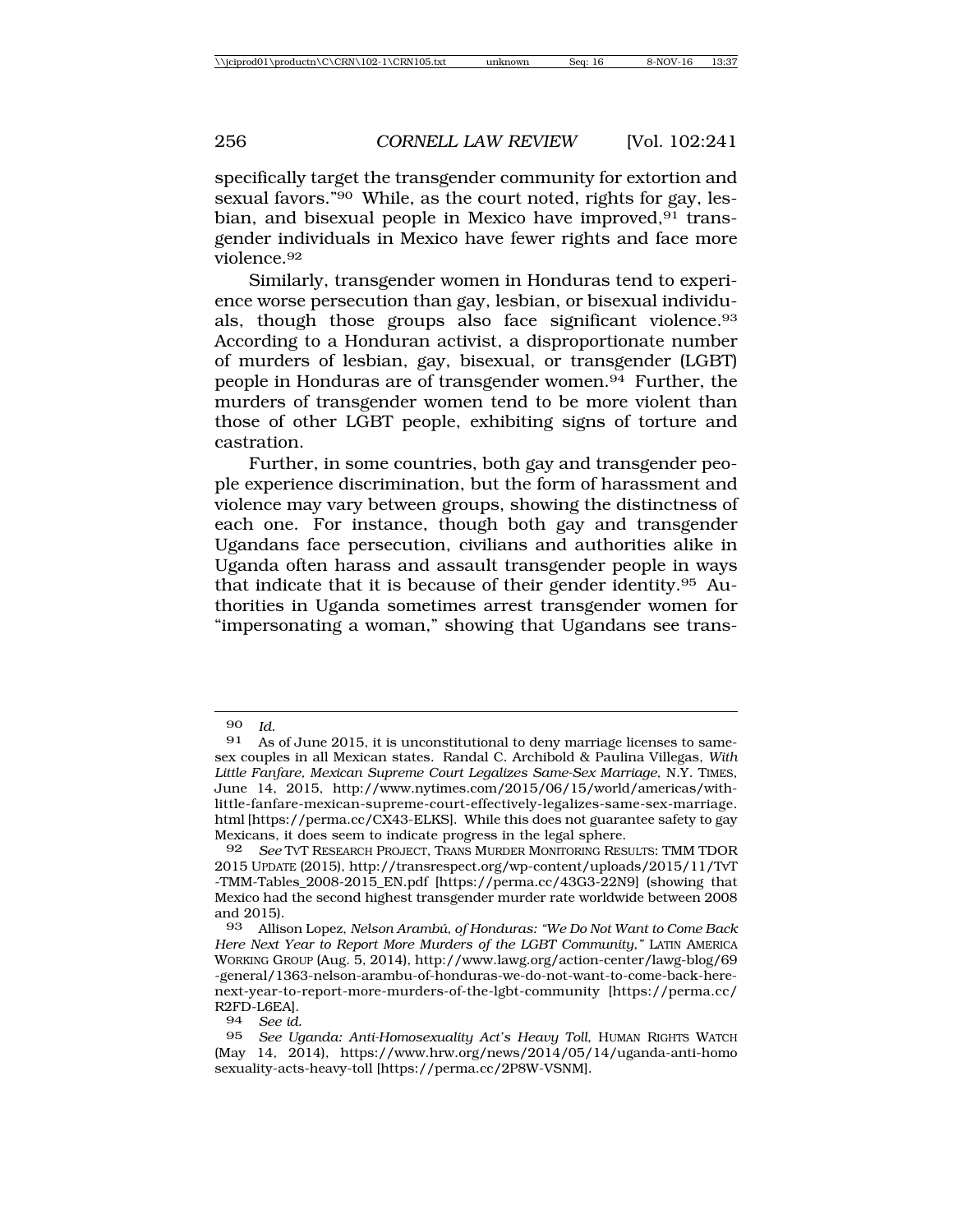gender women not as gay men, but as men dressing as women.96

Therefore, in a situation in which people uniquely persecute transgender people, transgender people are unequivocally socially distinct and qualify as a particular social group. While persecution alone does not make a group of people socially distinct, it is not their persecution that would make transgender people in a country a particular social group. Rather, when people in a certain society persecute transgender people in ways that are unique to how they persecute other people, it indicates that the society perceives transgender people as distinct. That people are able to recognize transgender people as a discrete group, not that a society persecutes them, makes transgender people socially distinct in such a scenario.

However, applicants from these societies would need more evidence than the fact that people in their countries persecute transgender people to establish that they are distinct. Though obtaining such evidence could prove difficult for some applicants, if a society views transgender people as distinct enough to persecute them uniquely, it is likely that there are other indicators of this distinction. According to the BIA, "country conditions reports, expert witness testimony, and press accounts of discriminatory laws and policies, historical animosities, and the like may establish that a group exists and is perceived as 'distinct' . . . ."97 In societies where people uniquely persecute transgender people, it is likely that there are other records of discrimination and animosity that will corroborate the applicant's assertion that transgender people are distinct.

Another theoretical possibility is that people in certain countries do not recognize any distinction between gay and transgender people but persecute both groups identically as gay people. In such a scenario, one could argue that transgender people are not socially distinct and therefore are not a particular social group. However, even if that were the case, transgender people may be able to establish membership in a particular social group on the basis of their imputed gay identity, meaning that people in their society perceive them to be

<sup>96</sup> *Id.* Transgender Ugandans have also reported that civilians and the police have asked them if they are men or women and have tried to "check" by touching their genitalia. *Id.*

<sup>97</sup> *In re* M-E-V-G-, 26 I. & N. Dec. 227, 244 (B.I.A. 2014).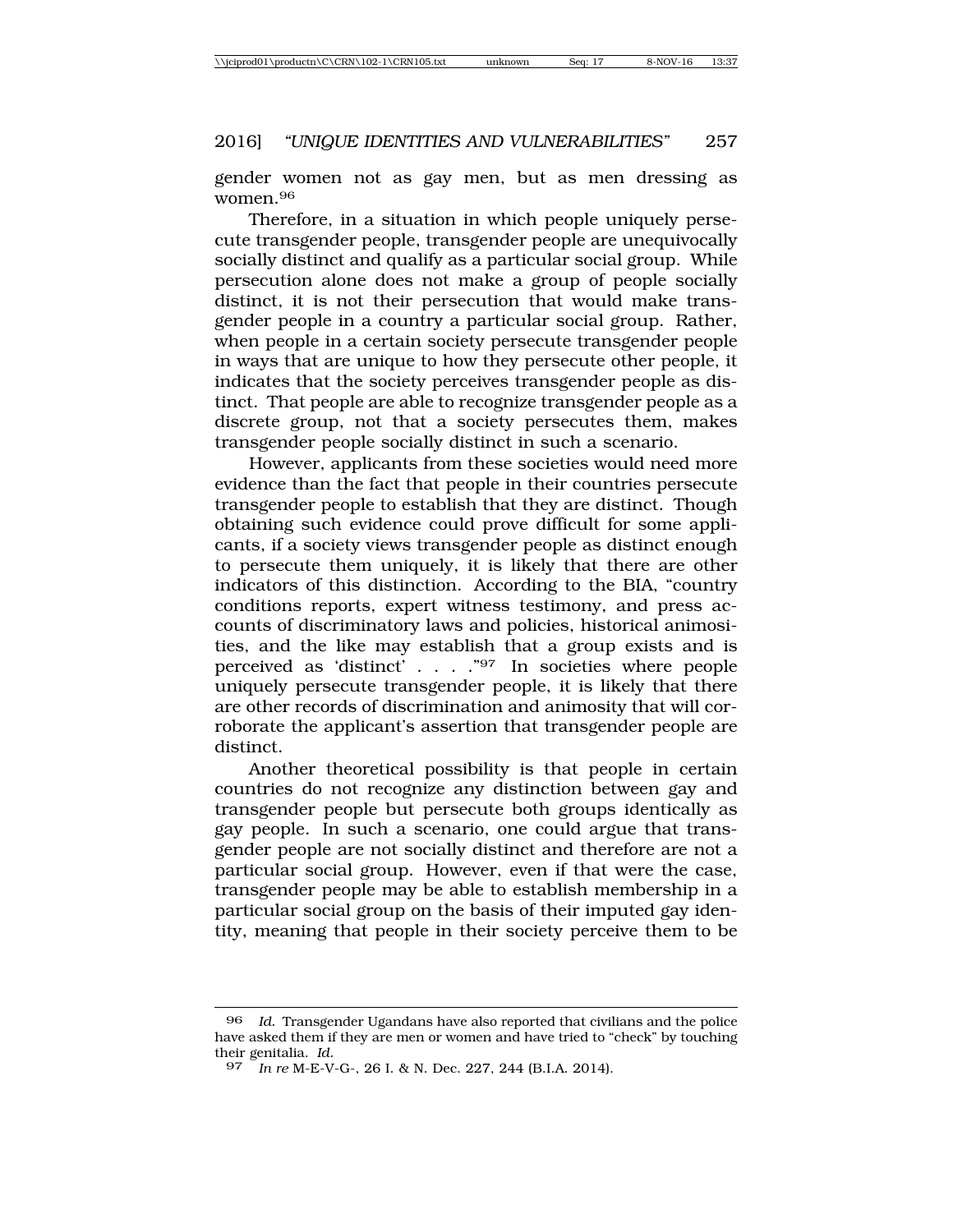gay, regardless of how they actually identify.98 A Third Circuit decision, *Amanfi v. Ashcroft*, held that imputed gay identity qualifies an asylum applicant for membership in a particular social group.99 Other courts have adopted *Amanfi*'s recognition of imputed gay identity.100

The notion of an imputed gay identity has its roots in the concept of imputed political opinion, which nearly every circuit and the BIA have recognized can qualify an applicant for asylum on the basis of their political opinion.101 Applicants seeking asylum on the basis of political opinion can establish that they are refugees by showing that their persecutors have attributed to them certain political opinions.102 Whether the applicants actually hold these opinions is irrelevant to an asylum claim in these circumstances.103 Some courts have recognized that applicants may bring claims of imputed race,104 nationality,105 or religion.106 Though compared to the extensive case law on imputed political opinion there has been little discussion on whether imputed membership in a particular social group can qualify an applicant as a refugee, *Amanfi v. Ashcroft* clearly established that imputed membership in a particular social group can serve as a basis for asylum.<sup>107</sup>

In addition, the Attorney General implicitly recognized imputed gay identity in establishing *In re Toboso-Alfonso* as prece-

<sup>98</sup> *See generally* Landau, *supra* note 74, at 258–62 (advocating for imputed gay identity as a legal argument for transgender asylum applicants).

<sup>99 328</sup> F.3d 719, 730 (3d Cir. 2003).<br>100 See e.g. Pozos v Gonzales 141 F

<sup>100</sup> *See, e.g.*, Pozos v. Gonzales, 141 F. App'x 629, 631 (9th Cir. 2005).

<sup>101</sup> *See, e.g.*, Chavarria v. Gonzalez, 446 F.3d 508, 518 (3d Cir. 2006); Chun Gao v. Gonzales, 424 F.3d 122, 129 (2d Cir. 2005); De Brenner v. Ashcroft, 388 F.3d 629, 636 (8th Cir. 2004); Estrada-Escobar v. Ashcroft, 376 F.3d 1042, 1047 (10th Cir. 2004); Al Najjar v. Ashcroft, 257 F.3d 1262, 1289 (11th Cir. 2001); Vasquez v. INS, 177 F.3d 62, 65 (1st Cir. 1999); Mya Lwin v. INS, 144 F.3d 505, 509 (7th Cir. 1998); Cruz-Diaz v. INS, 86 F.3d 330, 332 (4th Cir. 1996); *In re* C-Y-Z-, 21 I. & N. Dec. 915, 922 (BIA 1997); *see generally* 3 GORDON ET AL., *supra* note 10, § 33.04[4][d][i][A][2] (providing an overview of the doctrine of imputed political **R** opinion).

<sup>102</sup> *See* Desir v. Ilchert, 840 F.2d 723, 729 (9th Cir. 1988).

<sup>103</sup> *See* Sangha v. INS, 103 F.3d 1482, 1489 (9th Cir. 1997).

<sup>104</sup> *See* Eduard v. Ashcroft, 379 F.3d 182, 188 (5th Cir. 2004) (assuming without deciding that imputed Chinese identity could serve as a basis for refugee status).

<sup>105</sup> *See* Castaneda v. INS, 23 F.3d 1576, 1577–78 (10th Cir. 1994) (assuming without deciding that imputed Nicaraguan nationality could serve as a basis for refugee status).

<sup>106</sup> *See* Rizal v. Gonzales, 442 F.3d 84, 90 n.7 (2d Cir. 2006).

<sup>107</sup> *See* 328 F.3d 719, 730 (3d Cir. 2003) ("We therefore hold that persecution 'on account of' membership in a social group, as defined in INA §§ 101(a)(42)(A) and 241(b)(3), includes what the persecutor perceives to be the applicant's membership in a social group . . . .").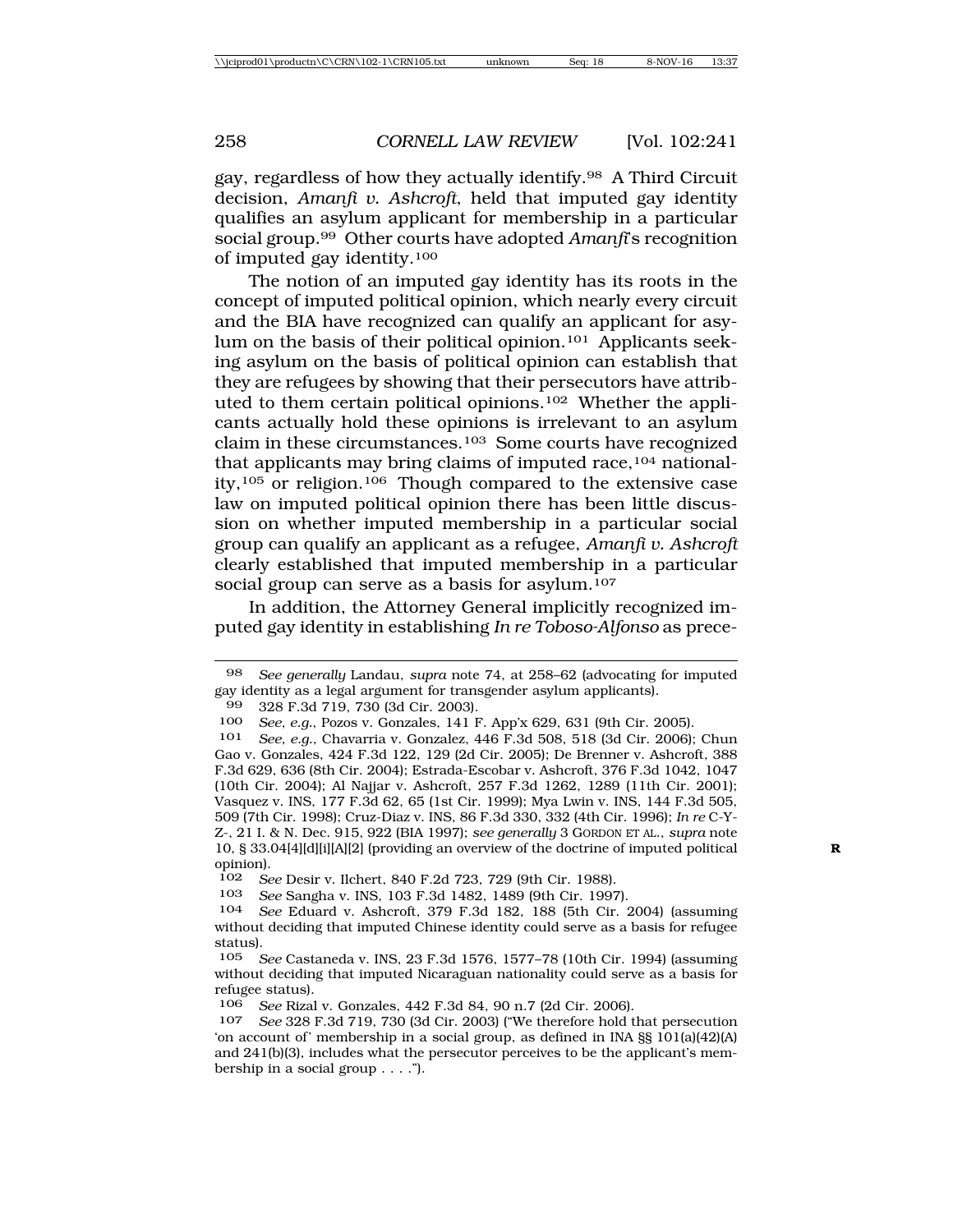dent. In her order, Attorney General Janet Reno stated that the case applies to "an individual who has been identified as a homosexual and persecuted by his or her government for that reason alone."<sup>108</sup> This order protects applicants with imputed gay identities because it requires only that their societies have identified them as homosexuals, not that they actually identify as gay or engage in homosexual conduct. Accordingly, even if one could establish that people in a particular country did not distinguish between transgender and gay people and persecuted both groups in an identical fashion, a transgender applicant would likely qualify as a member of a particular social group by virtue of their imputed gay identity.

Importantly, it is irrelevant to the social distinction analysis whether people in a certain society are able to visually identify transgender people. Due to the BIA's recent clarification that social distinction does not refer to ocular visibility, the important inquiry is not whether transgender people present as transgender, but whether their society recognizes that a group of transgender individuals exists in their society.109 Therefore, even if some transgender people are able to pass as cisgender, either consistent with their gender identity or with the sex assigned to them at birth, it has no effect on the social distinction inquiry. The irrelevance of ocular visibility is particularly important in the context of transgender individuals, as it is the identity that asylum law protects and, therefore, that the society in question must perceive, rather than the behavior.<sup>110</sup>

Of course, transgender identity is often manifested through transgender people's conduct and appearance, which allows for a society to perceive them as a distinct group of people. Nevertheless, the shift away from ocular visibility ensures that transgender people need not all present as transgender for them to be a socially distinct group.

### D. Transgender People Are a Particular Group

Transgender people are clearly particular, as they comply with the BIA's main concern that one be able to delineate who is and is not a member. As the BIA requires, one could describe transgender people in a manner sufficiently distinct to recognize them as a discrete group. Admittedly, there is varia-

See supra notes 21–24 and accompanying text.

<sup>108</sup> Att'y Gen. Order, *supra* note 36; *see* Landau, *supra* note 74, at 259.

<sup>110</sup> *Cf.* Hernandez-Montiel v. INS, 225 F.3d 1084, 1096 (9th Cir. 2000) (noting that the identities of gay men with female sexual identities must be immutable, not their behavior).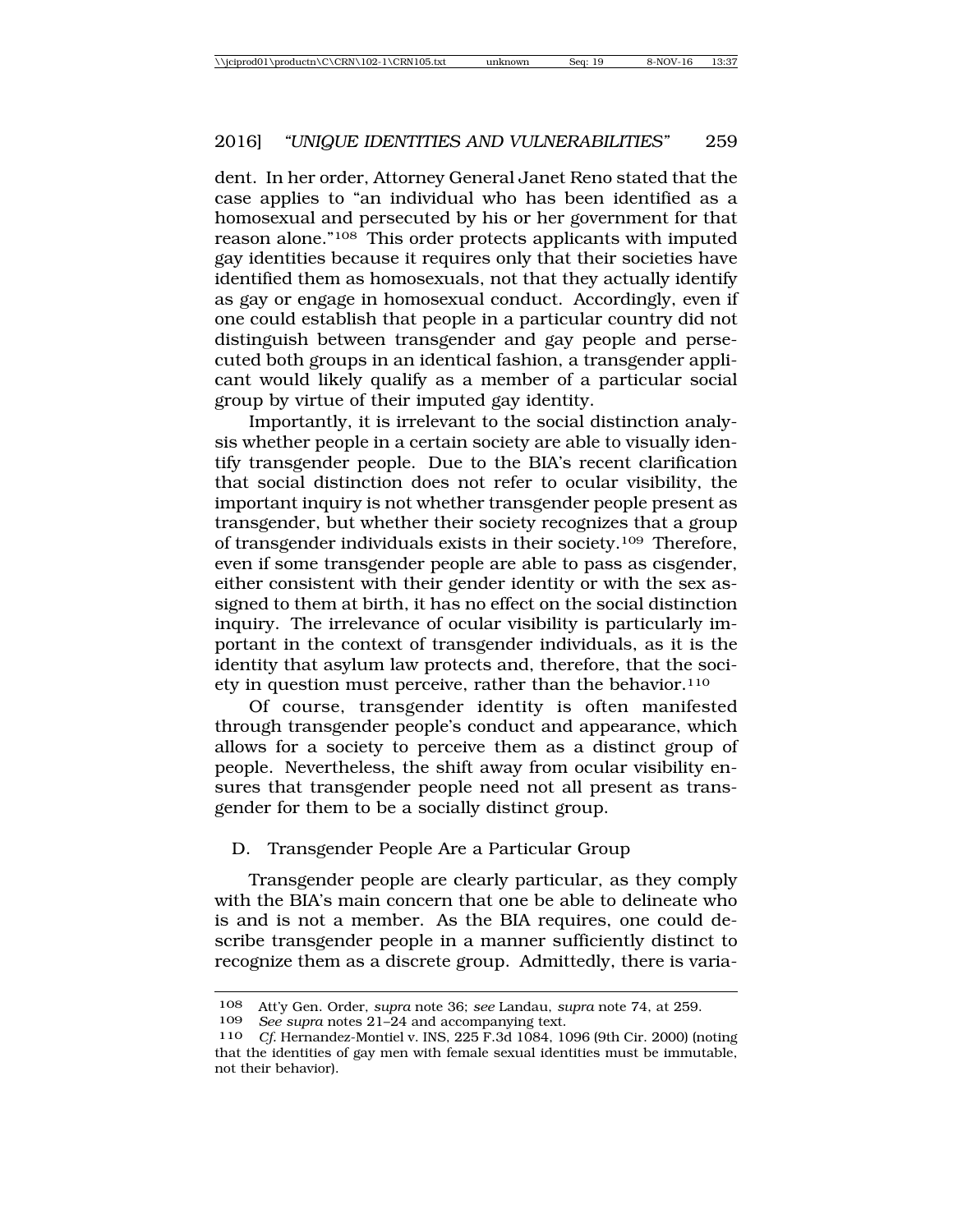tion within the overarching category of transgender. People who identify as agender, meaning that they have no gender, have unique gender identities from those who identify as female-to-male.<sup>111</sup> However, these two types of people, along with the many other identities that fall within the term "transgender," are all within one group in that society assigned to them at birth a sex that differs from their gender identity. This definition is sufficiently precise to delineate membership in the group. While several jurisdictions have found that characteristics such as wealth<sup>112</sup> and poverty<sup>113</sup> are too amorphous and relative to allow one to determine who possesses such a characteristic, the quality of being transgender is not similarly subjective. Though there is room for variation within the category of transgender people, it is still a discrete group that is not too amorphous to define.

Further, there is no issue with the size of the category of transgender people. While it is difficult to obtain an accurate estimate of what percentage of the population identifies as transgender, some studies have estimated that transgender people make up somewhere between 0.1–0.5% of the population in the United States.<sup>114</sup> Though these statistics come from surveys and may underestimate the total number of transgender people, it is unlikely that the number is so inaccurate as to constitute too large a group in any country to satisfy the particularity requirement. This is especially true since only certain courts require that a particular social group be small in number.

### E. Potential Credibility Issues in Application

To qualify for asylum, applicants must establish that they are credible, since under the REAL ID Act of 2005, there is no presumption of credibility before an IJ.115 The credibility determination has long been a major barrier to people bringing

<sup>111</sup> *Agender*, LGBTQIA+ INFO, http://lgbtqiainfo.weebly.com/agender.html [https://perma.cc/EZ8Y-SEW6].

<sup>112</sup> *In re* A-M-E- & J-G-U-, 24 I. & N. Dec. 69, 76 (B.I.A. 2007).

<sup>113</sup> Escobar v. Gonzales, 417 F.3d 363, 368 (3d Cir. 2005).

<sup>114</sup> *See* Mona Chalabi, *Why We Don't Know the Size of the Transgender Population*, FIVETHIRTYEIGHT (July 29, 2014, 4:31 PM), http://fivethirtyeight.com/fea tures/why-we-dont-know-the-size-of-the-transgender-population/ [https://per ma.cc/3H2Q-AXBD]; GARY J. GATES, THE WILLIAMS INSTITUTE, HOW MANY PEOPLE ARE LESBIAN, GAY, BISEXUAL, AND TRANSGENDER? 5–6 (2011).

<sup>115</sup> 8 U.S.C. § 1158(b)(1)(B)(iii) (2012); Pub. L. No. 109-13, div. B, 119 Stat. 231 (2005); 3 GORDON ET AL., *supra* note 10, § 33.04[5][f]. **R**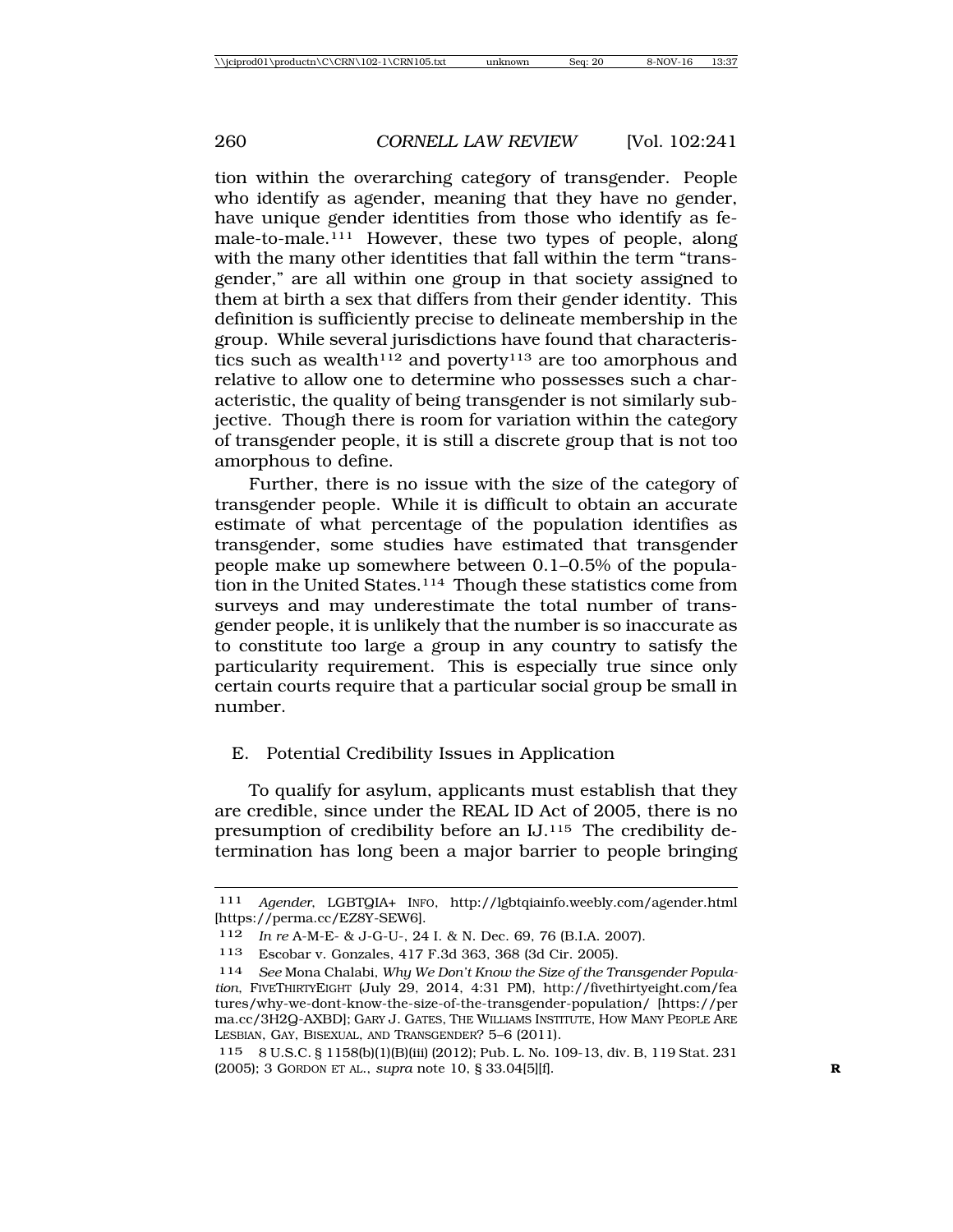sexual orientation asylum claims,<sup>116</sup> as many judges have a rigid view of sexuality in which people are either gay or straight. Any previous heterosexual experiences may disqualify them as gay.117 For instance, in *Safadi v. Gonzales*, an unreported Sixth Circuit case, the court determined that an asylum applicant claiming membership in a particular social group on the basis of his sexual orientation was not credible, in part due to a past, fraudulent marriage to a woman.<sup>118</sup> Indeed, the court noted that inconsistencies in his testimony "raise questions as to whether Safadi is in fact gay."119 While Safadi claimed that the marriage was fraudulent and that he was attracted exclusively to men, the court seemed to be partially motivated by a suspicion raised by his past relationship with a woman. This presumption—that if a man has potentially been attracted to a woman he could not truthfully be attracted to men—exhibits a rigidity in the conception of sexual orientation held by the IJ, the BIA, and the Sixth Circuit.

A similar credibility issue could easily arise for transgender applicants. Indeed, it could be a more pervasive issue, since awareness of transgender identity in the United States tends to be less common than awareness surrounding sexual orientation.120 While an IJ might understand the gender identity of a male-to-female transgender person, for instance, it is less likely that an IJ will grasp the gender identity of someone who does not fall neatly within the gender binary, such as a bigender person.121 If an applicant did not present exclusively as male or exclusively as female, an IJ would likely question their credibility and whether they were actually transgender, just as IJs

<sup>116</sup> *See* Paul O'Dwyer, *A Well-Founded Fear of Having My Sexual Orientation Asylum Claim Heard in the Wrong Court*, 52 N.Y.L. SCH. L. REV. 185, 206–08  $(2008).$ <br>117

<sup>117</sup> *See generally* Melanie A. Conroy, *Real Bias: How REAL ID's Credibility and Corroboration Requirements Impair Sexual Minority Asylum Applicants*, 24 BERKE-LEY J. GENDER L. & JUST. 1, 18–20 (2009) (detailing the credibility barriers that gay asylum applicants face when they have had heterosexual relationships, even if they were "sham" relationships).

<sup>118</sup> 148 F. App'x. 372, 376 (6th Cir. 2005) ("We conclude that the various discrepancies, coupled with the pall cast on Safadi's credibility by his fraudulent marriage, are sufficient to support the adverse credibility finding by both the IJ and the BIA.").

<sup>119</sup> *Id.* at 377.

<sup>120</sup> *See* McDonough, *supra* note 69.

Bigender people are those who identify as both male and female, either simultaneously or at different times. Accordingly, they may present as male at times and as female at other times. *See Bigender*, LGBTQIA+ INFO, http:// lgbtqiainfo.weebly.com/bigender.html [https://perma.cc/PE3M-FKER].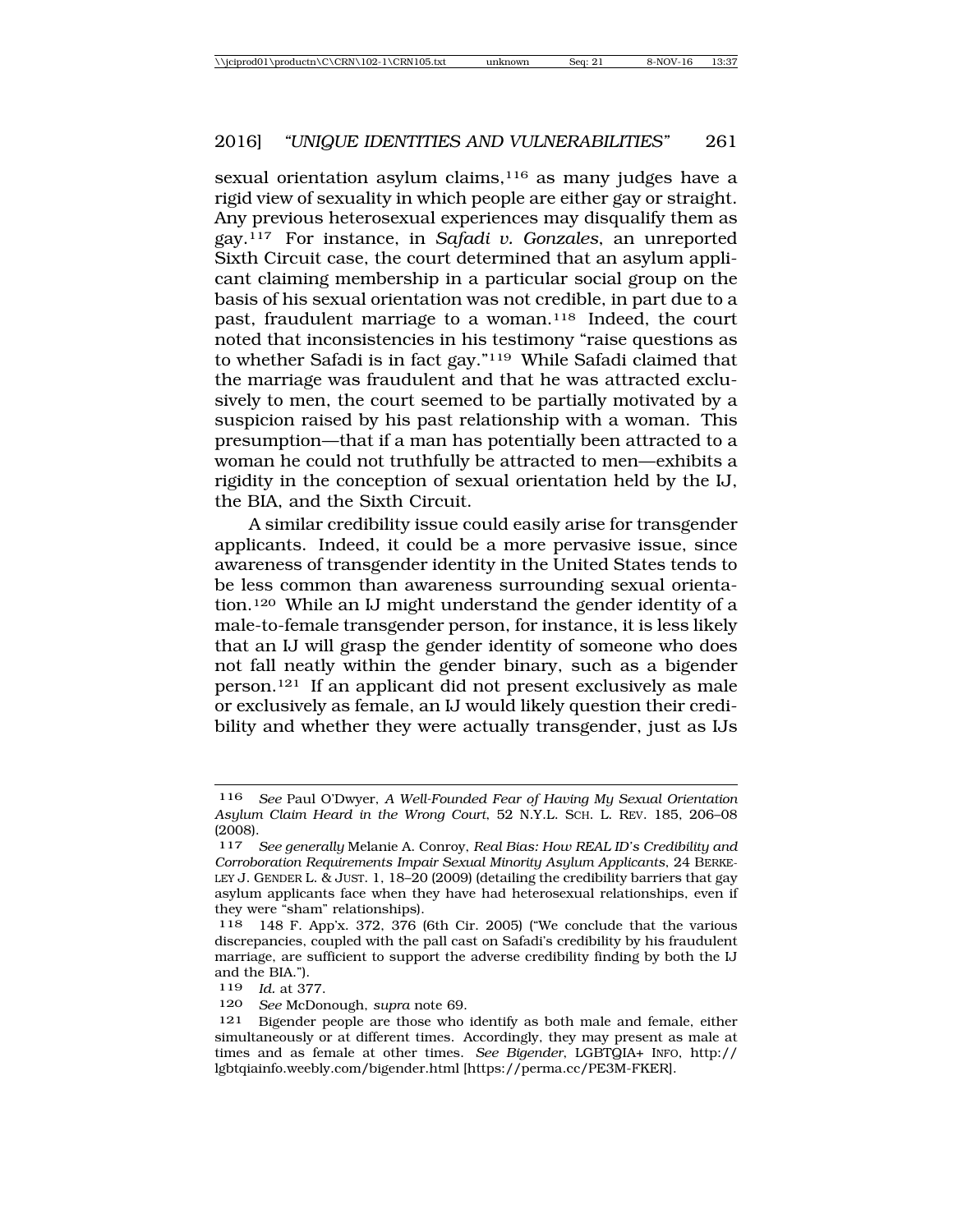question the credibility of gay people who may have had heterosexual experiences.

Further, the REAL ID Act preferences corroboration through evidence, which could be another hurdle for transgender people.122 Transgender people who have been able to access medical care such as counseling, hormones, or surgery would be able to present their medical records to corroborate their transgender identities.<sup>123</sup> However, for transgender individuals who have no transgender-related medical records because they have not been to counseling and either have not yet or do not wish to transition, meeting the burden of establishing credibility will be significantly more difficult. The REAL ID Act excuses an applicant from supplying corroborating evidence if "the applicant does not have the evidence and cannot reasonably obtain the evidence."124 However, in practice it is quite possible that an IJ would not be satisfied that an individual is transgender if they sometimes present consistent with the sex they were assigned at birth and they do not have supporting medical documentation.

How, then, can transgender people who do not identify or present strictly as male or female overcome a possible credibility barrier? One possible solution might be increased education of IJs regarding transgender issues. In 2011, the U.S. Citizenship and Immigration Services released guidance as a training module for asylum officers to assist them in adjudicating claims brought by lesbian, gay, bisexual, transgender, or intersex individuals.125 The guidance includes definitions related to sexual orientation as well as gender identity. It stresses that not all transgender people receive transgenderrelated medical treatment.126 Similar training for IJs could help reduce this potential barrier for transgender people, as they are often the ones who ultimately determine whether an asylum applicant is truly transgender.

126 *Id.* at 45–46, 53–55.

<sup>122</sup> *See* 8 U.S.C. § l158(b)(1)(B)(ii) (2012).

<sup>123</sup> *See* U.S. CITIZENSHIP & IMMIGR. SERVS., GUIDANCE FOR ADJUDICATING LESBIAN, GAY, BISEXUAL, TRANSGENDER, AND INTERSEX (LGBTI) REFUGEE AND ASYLUM CLAIMS 45–46 (2011), http://www.uscis.gov/sites/default/files/USCIS/Humanitarian/ Refugees%20%26%20Asylum/Asylum/Asylum%20Native%20Documents%20 and%20Static%20Files/RAIO-Training-March-2012.pdf [https://perma.cc/ 6UBN-5AT7].

<sup>124</sup> 8 U.S.C. § l158(b)(1)(B)(ii).

<sup>125</sup> U.S. CITIZENSHIP & IMMIGR. SERVS., *supra* note 123, at 3.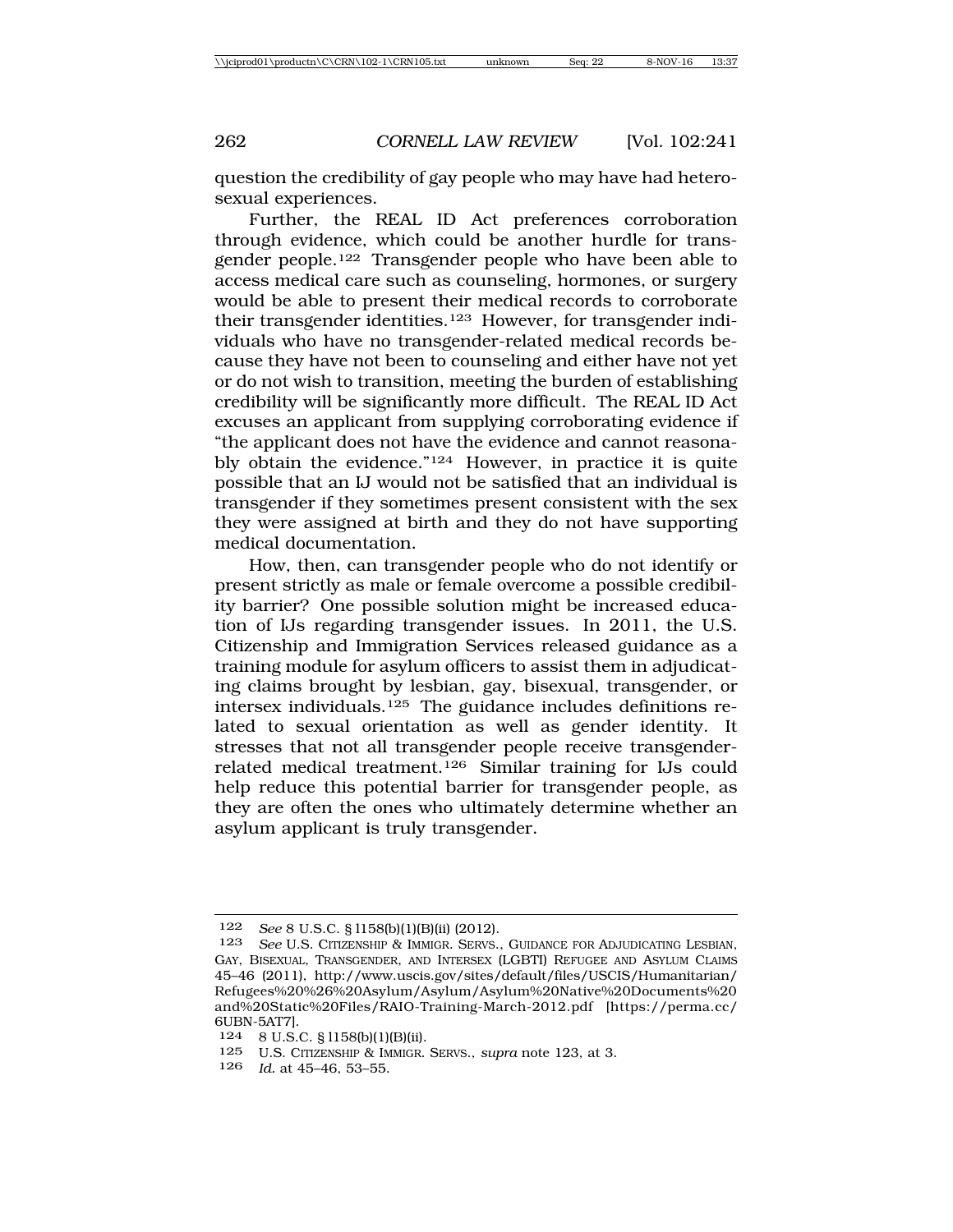F. Why U.S. Law Should Recognize Transgender People as a Particular Social Group

One could argue that, practically speaking, not much will change for transgender applicants even if asylum law recognizes transgender people as a particular social group. Under the doctrine established by *Hernandez-Montiel*, transgender people, or at least transgender women, have been able to establish themselves as refugees by presenting themselves as "gay men with female sexual identities."127 However, there are several reasons why the BIA and the circuit courts should recognize transgender people as a particular social group.

First, as the Ninth Circuit's decision in *Avendano-Hernandez* demonstrated, transgender people face unique persecution in many countries.128 In some countries, they face more violent persecution than gay people do, or the kind of discrimination and mistreatment they experience indicates that their persecutors perceive their identities as distinct from lesbian, gay, or bisexual identities.129 Classifying transgender people as gay creates a risk that IJs will fail to see that transgender people may still be vulnerable in their countries of nationality even if conditions are improving there for gay people.

Furthermore, it is crucial that the United States acknowledges transgender people as members of a particular social group as part of a crucial, larger effort to improve conditions for transgender people throughout the country. Currently, transgender people, especially transgender women of color, are among the most vulnerable members of U.S. society.130 Members of these communities are disproportionately likely to be homeless, making them extremely susceptible to violence and sexual violence. According to a 2011 report, 41% of African-American and 27% of Latino/a transgender respondents experienced homelessness, and homeless shelters denied access to many of those respondents.<sup>131</sup> A report on hate violence homi-

<sup>127</sup> Hernandez-Montiel v. INS, 225 F.3d 1084, 1094 (9th Cir. 2000).

<sup>128</sup> Avendano-Hernandez v. Lynch, 800 F.3d 1072, 1080 (9th Cir. 2015).

<sup>129</sup> *See supra* notes 91–97 and accompanying text.

<sup>130</sup> *See* HUMAN RIGHTS CAMPAIGN & TRANS PEOPLE OF COLOR COALITION, A NATIONAL CRISIS: ANTI-TRANSGENDER VIOLENCE 1–2 (2015); NATIONAL COALITION OF ANTI-VIO-LENCE PROGRAMS, LESBIAN, GAY, BISEXUAL, TRANSGENDER, QUEER, AND HIV-AFFECTED HATE VIOLENCE IN 2013 8–11 (2014); JAIME M. GRANT, LISA A. MOTTET, JUSTIN TANIS, JACK HARRISON, JODY L. HERMAN, & MARA KEISLING, NATIONAL CENTER FOR TRANS-GENDER EQUALITY & NATIONAL GAY AND LESBIAN TASK FORCE, INJUSTICE AT EVERY TURN: A REPORT OF THE NATIONAL TRANSGENDER DISCRIMINATION SURVEY 2–8 (2011).

<sup>131</sup> GRANT ET AL., *supra* note 130, at 116.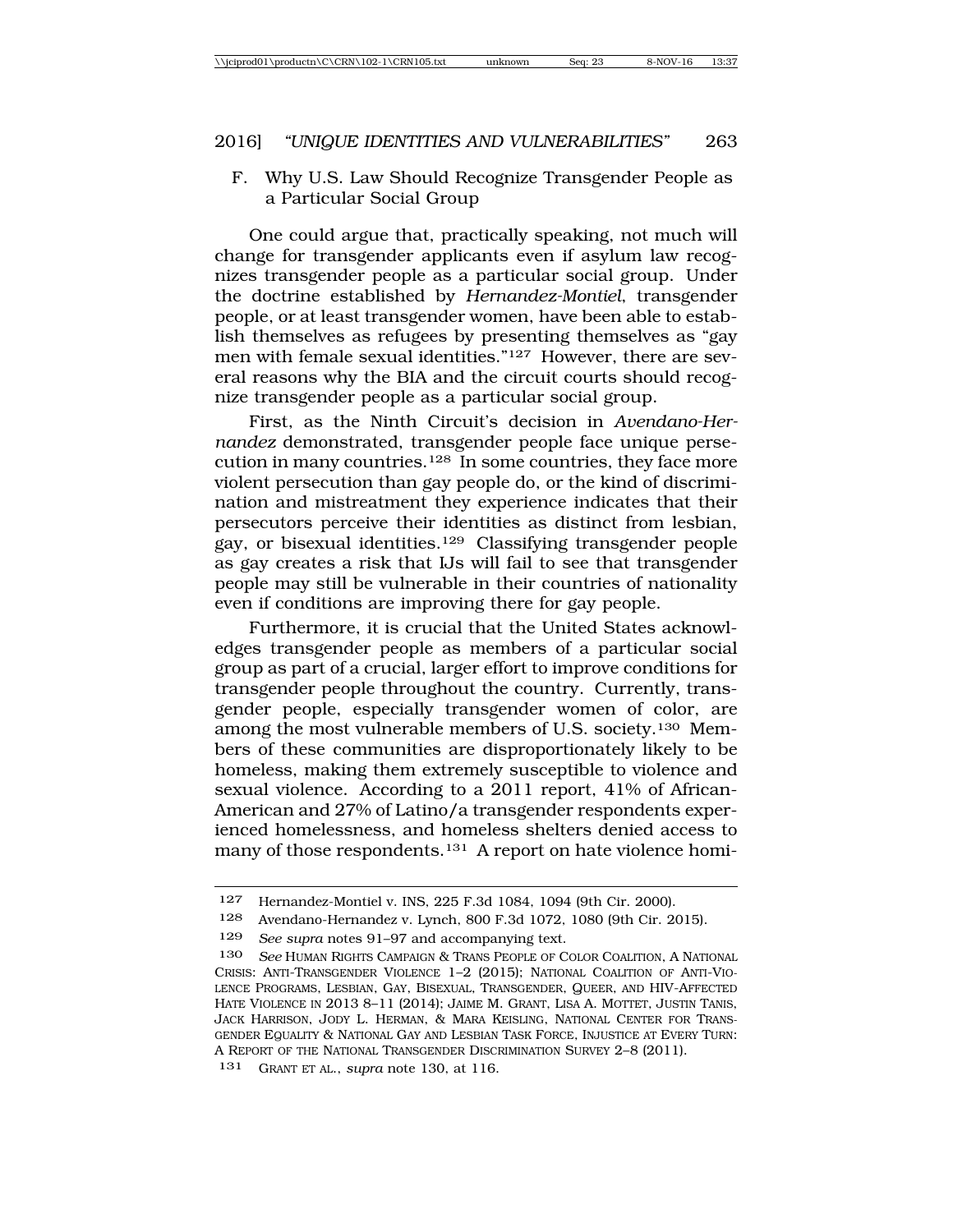cides in 2013 reported that 72% of the victims of these homicides were transgender women.132

Despite these staggering statistics of violence against transgender people, state anti-discrimination laws still leave transgender people largely unprotected. Currently, only eighteen states have nondiscrimination laws protecting people on the basis of their transgender identity.133 While the issue of protections for transgender people living in the United States is a separate issue from recognizing transgender people as a particular social group in asylum law, this is one of a number of steps that the U.S. government can and should take to increase awareness regarding transgender issues. While the lack of recognition of transgender people in asylum law is more a symptom of the problem than the cause, continuing to ignore the existence of transgender people in asylum cases hurts efforts to achieve equality for transgender people generally.

#### IV

#### EXTENDING GENDER IDENTITY CLAIMS TO CISGENDER WOMEN

Once the BIA and the circuit courts have recognized that a person's transgender identity can be the basis for membership in a particular social group, they may be more likely to extend this precedent to help protect all people who face persecution on the basis of their gender identity. Such developments may make it easier for cisgender women, or theoretically cisgender men, to claim that they are members of a particular social group comprised of people who share their gender identity.

# A. Current Law on "Women" as a Particular Social Group

Despite the BIA's enunciation in *Acosta* that "sex" could be a characteristic that qualifies a class as a particular social group,134 few courts have held that simply "women" are a par-

<sup>132</sup> NAT'L COAL. OF ANTI-VIOLENCE PROGRAMS, *supra* note 130, at 8.

<sup>133</sup> NAT'L CTR. FOR TRANSGENDER EQUALITY, *State Nondiscrimination Laws*, http: //www.transequality.org/sites/default/files/docs/resources/State-Nondiscrim ination-Map%20.pdf [https://perma.cc/M5BM-25ZY].

<sup>134</sup> 19 I. & N. Dec. 211, 233 (B.I.A. 1985).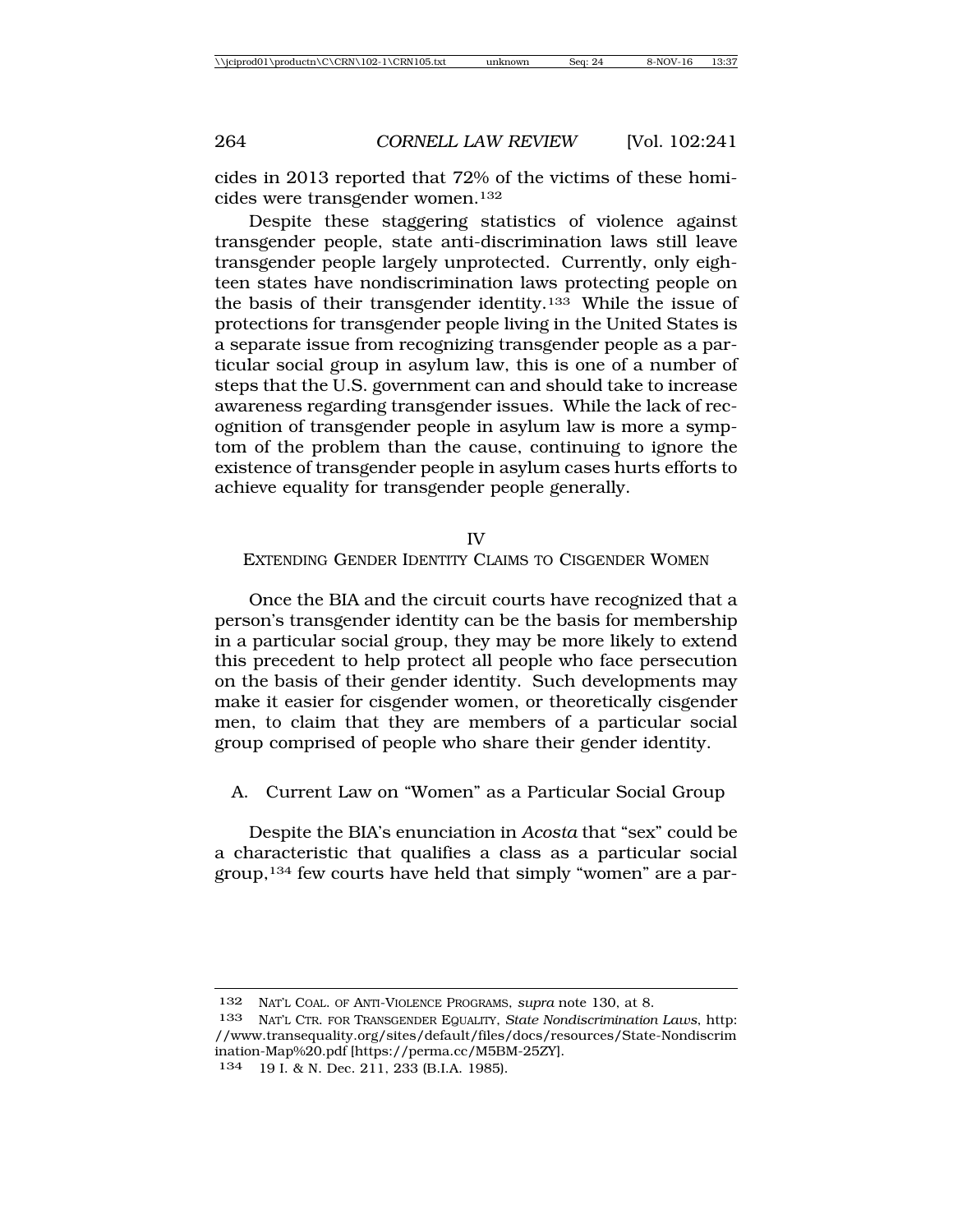ticular social group. Though the Third,<sup>135</sup> Eighth,<sup>136</sup> Ninth,<sup>137</sup> and Tenth<sup>138</sup> Circuits have recognized that women in a specific country *may* constitute a particular social group, the other circuits and the BIA have not espoused that view.139

Instead, many courts and the BIA require that women who face persecution because they are women define their particular social group as a narrower subset of women with additional shared characteristics. For instance, in *In re Kasinga*, the BIA defined the Togolese applicant's particular social group as "young women of the Tchamba-Kunsuntu Tribe who have not had [female genital mutilation (FGM)], as practiced by that tribe, and who oppose the practice."140 As the name suggests, only women in the applicant's society are at risk of FGM, and they face this persecution because they are women.141 Nevertheless, the Board chose to frame the particular social group as a small subsection of women, using several qualifiers in its definition.142

<sup>135</sup> Fatin v. INS, 12 F.3d 1233, 1340 (3d Cir. 1993) (recognizing that "women" may be a particular social group while denying that the applicant had a wellfounded fear of persecution based solely on her gender).

<sup>136</sup> Hassan v. Gonzales, 484 F.3d 513, 518 (8th Cir. 2007) ("[W]e hold that a factfinder could reasonably conclude that all Somali females have a well-founded fear of persecution based solely on gender given the prevalence of FGM."). *But see* Safaie v. INS, 25 F.3d 636, 640 (8th Cir. 1994) (citing *Fatin*, 12 F.3d at 1240) ("We believe this category [of Iranian women] is overbroad, because no factfinder could reasonably conclude that all Iranian women had a well-founded fear of persecution based solely on their gender."). In both of these cases, the Seventh Circuit seems to conflate whether a class constitutes a particular social group with whether all members of the group have a well-founded fear of persecution, which should be separate inquiries. *See Hassan*, 484 F.3d at 518; *Safaie*, 25 F.3d at 640.

<sup>137</sup> Mohammed v. Gonzales, 400 F.3d 785, 797–98 (9th Cir. 2005) (deciding that either "Somalian females" or "young girls in the Benadiri clan" could constitute a particular social group).

<sup>138</sup> Niang v. Gonzales, 422 F.3d 1187, 1199–1200 (10th Cir. 2005) ("[T]he focus with respect to such claims should be not on whether either gender constitutes a social group (which both certainly do) but on whether the members of that group are sufficiently likely to be persecuted that one could say that they are persecuted 'on account of' their membership." (quoting 8 U.S.C. § 1101(a)(42)(A))). 139 *See, e.g.*, Cece v. Holder, 733 F.3d 662, 676 (7th Cir. 2013) (declining to decide whether gender alone can constitute a particular social group); Rreshpja v. Gonzales, 420 F.3d 551, 555 (6th Cir. 2005) (citing *Mohammed*, 400 F.3d at 796–97) (characterizing the Ninth Circuit's decision in *Mohammed* as a determi-

nation that all women in Somalia are entitled to asylum); *In re* Kasinga, 21 I. & N. Dec. 357, 366 (B.I.A. 1996). 140 21 I. & N. Dec. at 365. FGM is "a practice in which portions of the female

genitalia are cut away" and "is characterized as a form of 'sexual oppression.'" *Id.* at 361, 366.

<sup>141</sup> *See id.* at 368.

<sup>142</sup> *See id.* at 366.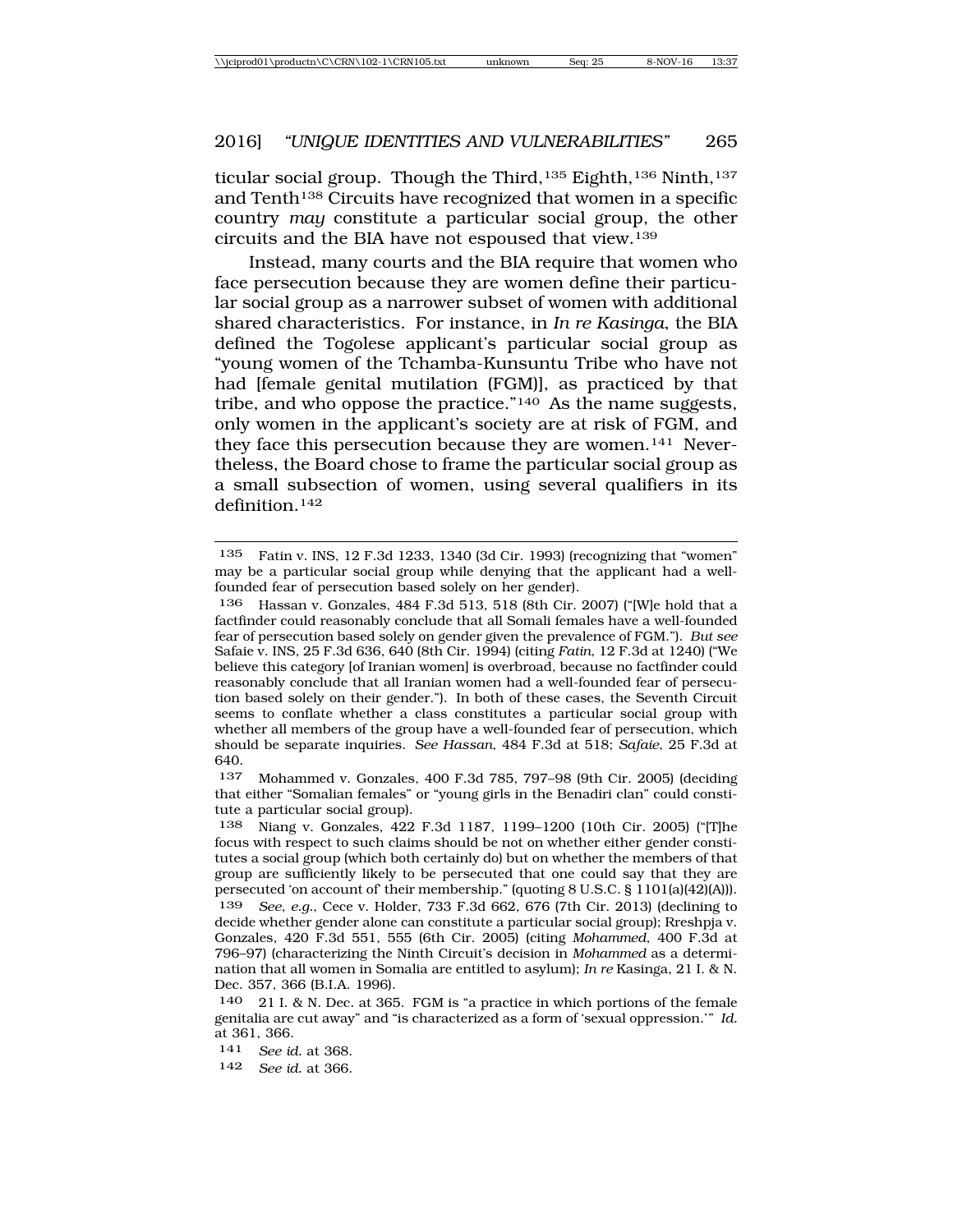Similarly, even though the Ninth Circuit articulated in *Mohammed v. Gonzales* that "Somalian females" could be a particular social group, it also stated that alternatively the social group could be comprised of "young girls in the Benadiri clan."143 Further, the Ninth Circuit later clarified in *Perdomo v. Holder* that it "[has] not held expressly that females, without other defining characteristics, constitute a particular social group."144 Accordingly, though some courts have recognized that simply "women" may constitute a particular social group, jurisdictions have not widely accepted this delineation.

At first glance, the current method that many courts and the BIA use when dealing with cisgender women in danger of gender-based persecution—delineating a narrow subset of women—may seem like a workable solution because these women are able to establish that they are members of a particular social group. However, this framework can pose serious problems for some applicants. The definitions of these potential particular social groups often refer to specific kinds of gender-based persecution, such as FGM145 and domestic violence.146 Such narrow definitions can be problematic as they protect women only if the deciding authority finds that the applicants will be in danger of these particular forms of genderbased violence throughout their home countries.147 Courts and the BIA thereby endanger women who may not have a wellfounded fear of that form of persecution throughout the country but do have a well-founded fear of other forms of gendermotivated persecution, such as forced marriage.148 Therefore, it is important that these jurisdictions recognize that "women" can constitute a particular social group in order to protect these applicants from all types of gender violence.

148 *Id.* at 379.

<sup>143</sup> 400 F.3d at 797.

<sup>144 611</sup> F.3d 662, 667 (9th Cir. 2010).<br>145 See e.g. In re Kasinga, 21 J & 1

<sup>145</sup> *See, e.g.*, *In re* Kasinga, 21 I. & N. Dec. 357, 366 (B.I.A. 1996) ("[T]he applicant is a member of a social group consisting of young women of the Tchamba-Kunsuntu Tribe who have not had FGM, as practiced by that tribe, and who oppose the practice.").

See, e.g., *In re* R-A-, 22 I. & N. Dec. 906, 917 (B.I.A. 1999) (rejecting a particular social group of "Guatemalan women who have been involved intimately with Guatemalan male companions, who believe that women are to live under male domination"), *vacated by* Att'y Gen. Jan. 19, 2001, *remanded* 23 I. & N. Dec. 694 (B.I.A. 2005), *stay lifted* 24 I. & N. Dec. 629 (B.I.A. 2008).

<sup>147</sup> *See* Bethany Lobo, *Women as a Particular Social Group: A Comparative Assessment of Gender Asylum Claims in the United States and United Kingdom*, 26 GEO. IMMIGR. L.J. 361, 378–79 (2012).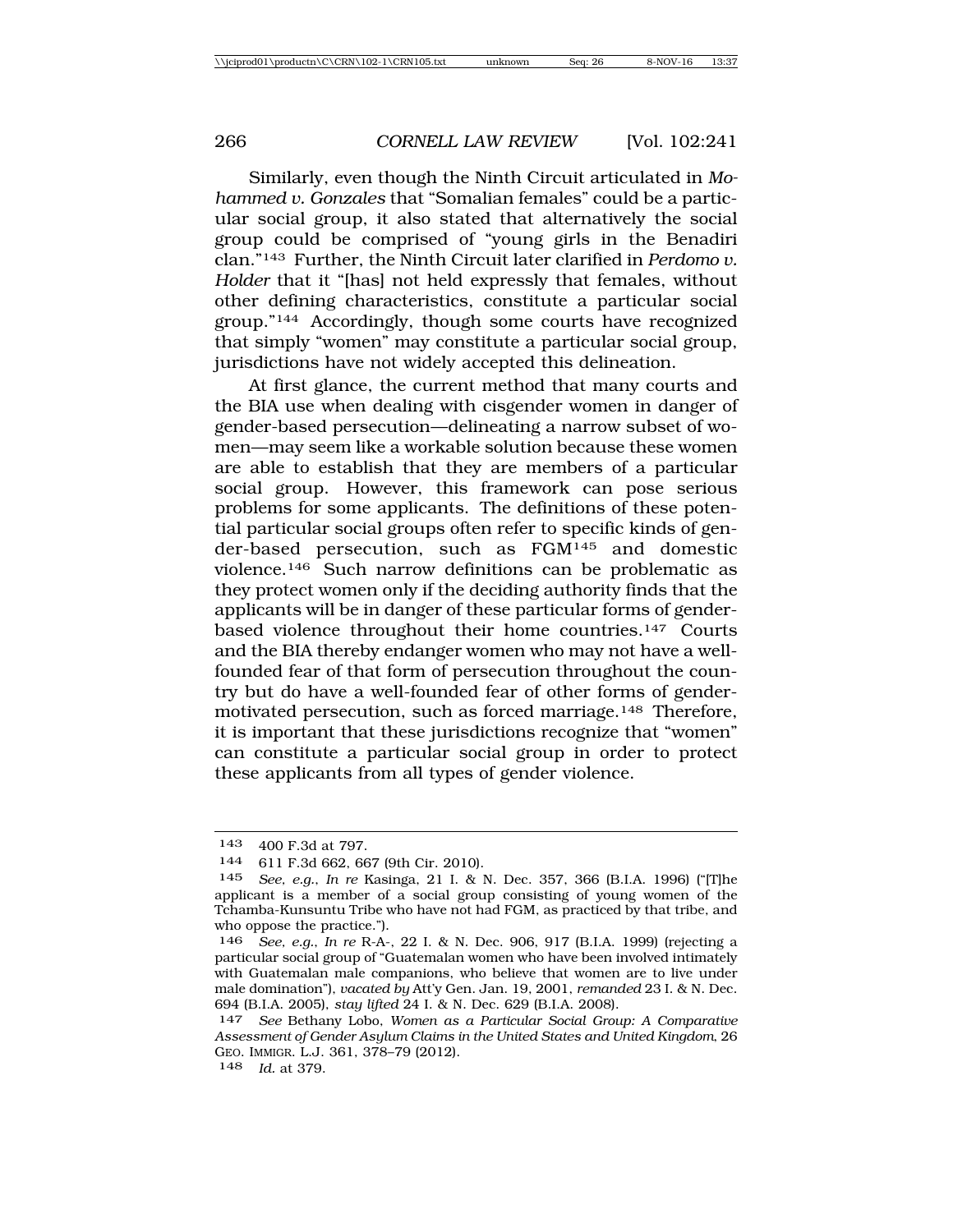- B. Transgender Identity as a Framework for Gender Identity in Asylum Claims
	- 1. *Transgender Discrimination as Sex Discrimination*

Though it is uncommon for attorneys to argue that courts should extend protections for transgender people to encompass cisgender women, the reverse argument is a well-trodden one. That is, a line of cases has established that discrimination against transgender people falls under the category of sex discrimination.

This framework has its origins in the landmark case *Price Waterhouse v. Hopkins*, in which the Supreme Court held that an accounting firm engaged in "sex stereotyping" in violation of Title VII when it passed over a female employee for a promotion because she did not conform to expectations of how women should appear and act.<sup>149</sup> Though Hopkins herself did not identify as transgender, this case has set the stage for transgender people to claim that an entity has discriminated against them on the basis of sex because they do not conform with societal gender expectations.

Indeed, several circuits have held that sex discrimination encompasses discrimination against transgender people under the Equal Protection Clause, Title VII, and other protections.150 For instance, in 2011, the Eleventh Circuit enunciated in *Glenn v. Brumby* that "discrimination against a transgender individual because of her gender-nonconformity is sex discrimination."151

Further, some federal agencies have followed this trend of protecting transgender people using preexisting sex-discrimination laws. The U.S. Department of Education has clarified in guidance that the sex-related protections of Title IX extend to transgender students who experience discrimination because of their gender identities.152 Similarly, the U.S. Equal Employment Opportunity Commission has held in adjudication that discrimination against transgender people, as well as against gay, lesbian, and bisexual individuals, constitutes sex discrim-

<sup>149</sup> 490 U.S. 228, 255 (1989).

<sup>150</sup> *See, e.g.*, Smith v. City of Salem, 378 F.3d 566, 575 (6th Cir. 2004) ("[A] label, such as 'transsexual,' is not fatal to a sex discrimination claim where the victim has suffered discrimination because of his or her gender non-conformity."); Schwenk v. Hartford, 204 F.3d 1187, 1202 (9th Cir. 2000) (deciding that a "transsexual" prisoner stated a claim under the Gender-Motivated Violence Act when she alleged attempted sexual assault by a prison guard).

<sup>151</sup> 663 F.3d 1312, 1317 (11th Cir. 2011).

<sup>152</sup> *See* U.S. DEP'T OF EDUC., OFFICE OF CIVIL RIGHTS, QUESTIONS AND ANSWERS ON TITLE IX AND SEXUAL VIOLENCE 5 (2014).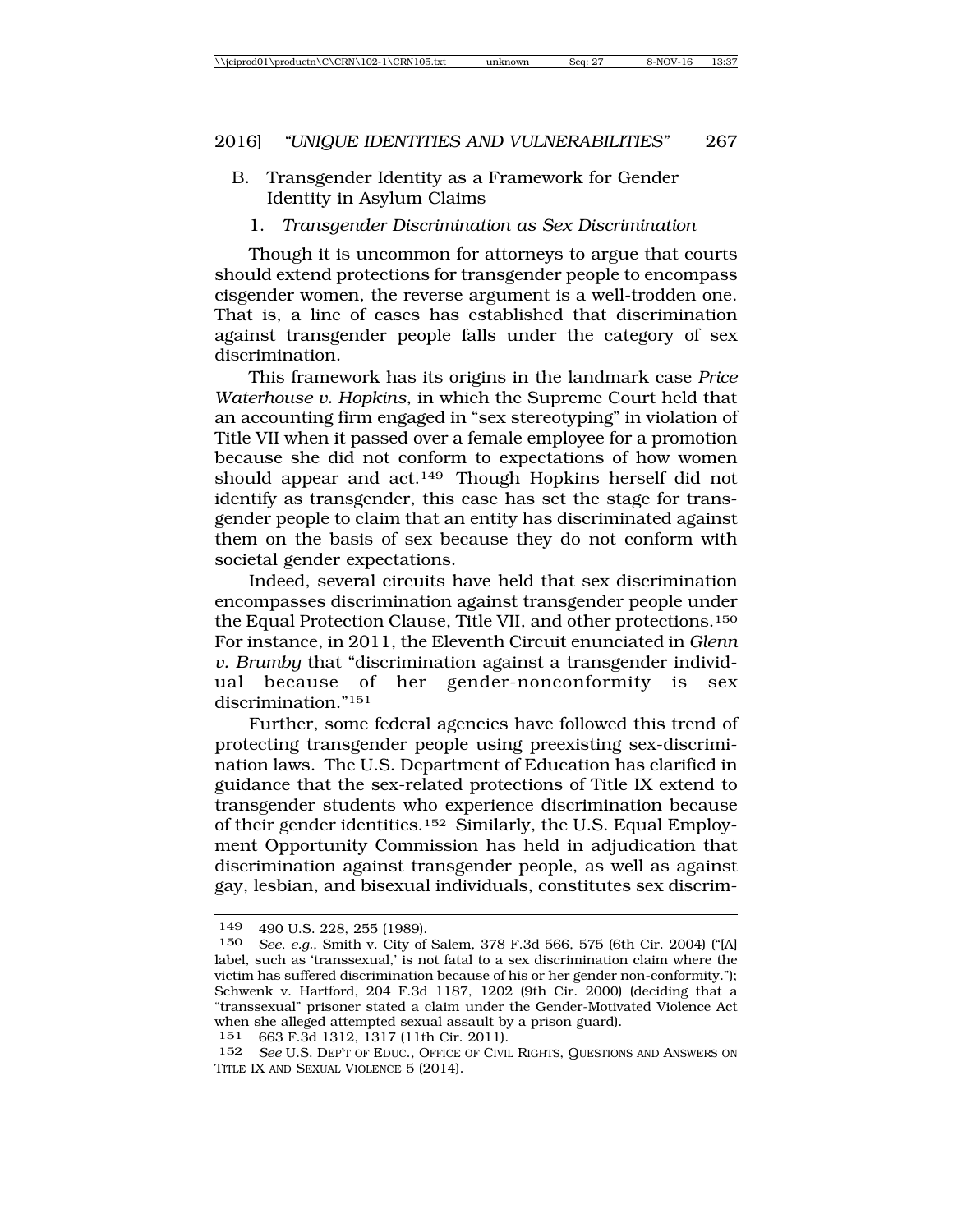ination.153 Clearly, then, it is well established that transgender people can invoke sex-discrimination laws in various contexts.

2. *Implications and Potential Complications of Extending Transgender Identity to Gender Identity*

Since many jurisdictions have accepted that sex-discrimination laws also protect transgender people, cisgender women who hope to gain asylum because they will face gender-based persecution may be able to use the formal recognition of transgender identity to formulate a particular social group comprised of their gender. Once courts and the BIA have unequivocally recognized transgender identity, cisgender women living in countries where they face pervasive violence simply because they are women may have an easier time asserting that they are members in a particular social group composed of people who share their gender identity. In this way, cisgender women who experience gender-based violence that does not fall into a recognized category of persecution, such as FGM, may be able to qualify as members of a particular social group and overcome one hurdle in obtaining asylum.

Though using the establishment of sexual orientation as a particular social group in claims brought by transgender people has resulted in the problematic conflation of sexual orientation and transgender identity, this framework does not pose the same issue.154 In the *Hernandez-Montiel* line of cases, the transgender applicants presented themselves as gay men in order to qualify for asylum.155 Here, contrastingly, cisgender women would not be claiming that they fit under the category of "transgender" in order to qualify as members of a particular social group. Instead, they would be pointing to the recognition of one gender identity as a particular social group and arguing that their gender identity should also qualify as a particular social group, while keeping their gender identity of "cisgender women" distinct.

However, the biggest obstacle that cisgender women will face in advancing this argument is the particularity requirement. In some jurisdictions, the fact that women make up approximately half of the population will not be fatal to an applicant's claim. For instance, since the BIA has stated that

<sup>153</sup> *See* Macy v. Holder, EEOC Appeal No. 0120120821 (2012), https://www. pcc.edu/programs/paralegal/documents/macy-v-holder.pdf [https://perma.cc/ 63VR-JJMM].

<sup>154</sup> *See supra* Part II.

<sup>155</sup> *See supra* text accompanying notes 72–74.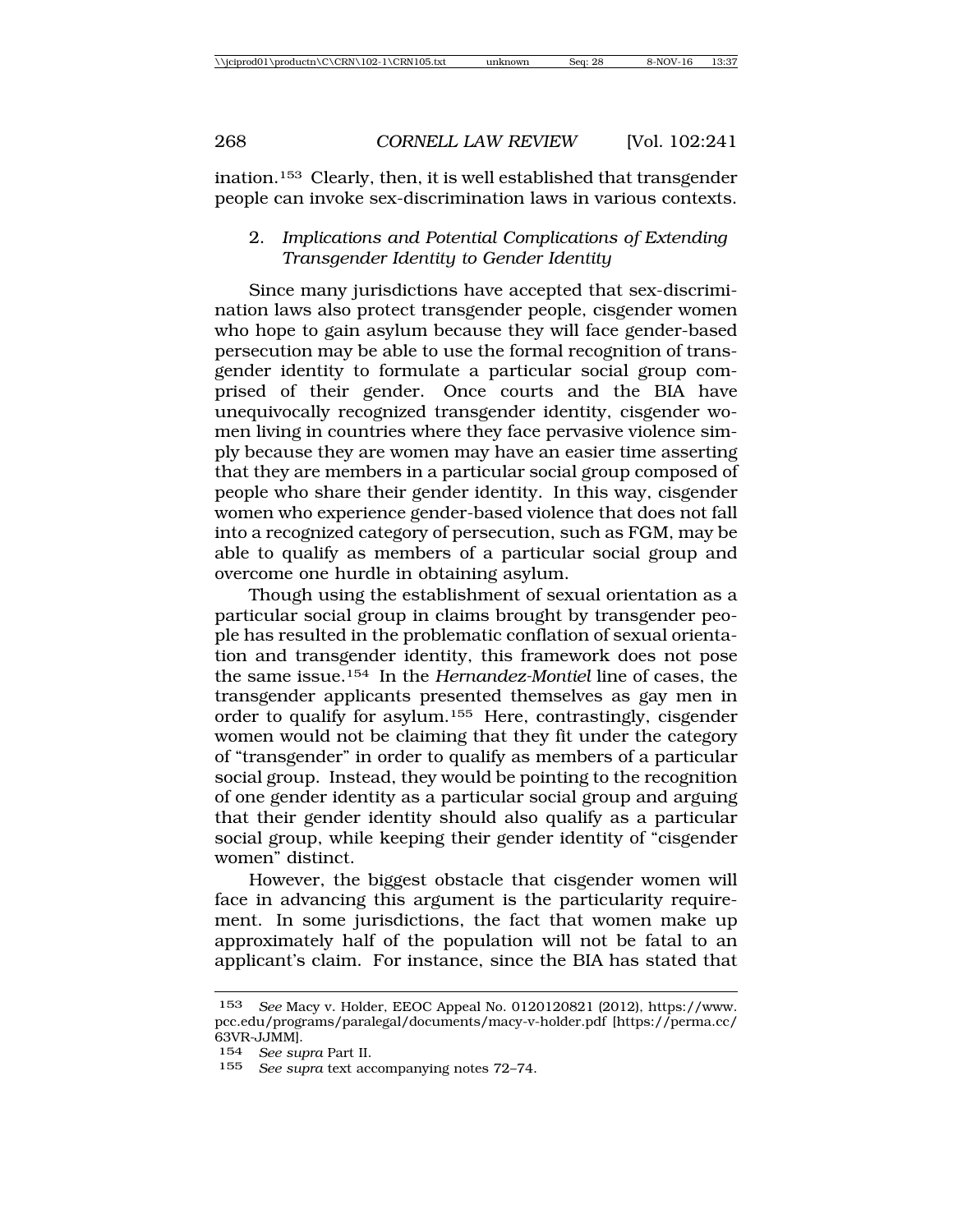the size of the group is only one consideration and the central concern is whether there is a benchmark for defining who is a member,156 a cisgender woman may be successful in arguing that women qualify as a particular social group. On the other hand, in circuits where a large membership base can prevent a group from being particular, such as the Third or Ninth Circuit,157 applicants may have a difficult time arguing that cisgender women constitute a particular social group.158

However, from a policy perspective, the size constraint on the particularity requirement in some jurisdictions is an unnecessary point at which to limit who *may* qualify for asylum. Rather than focusing on how many people might have similar, legitimate claims, courts should focus on the nexus requirement—that the persecution the applicant faces is "on account of" the protected characteristic.159 Several circuits have already adopted this approach by focusing on the strength of the applicant's claim, rather than "deny[ing] refuge to a group of persecuted individuals who have valid claims merely because too many have valid claims."160

Further, while the particularity requirement for membership in a particular social group category for asylum sometimes imposes size limits on who qualifies, the other four characteristics asylum seekers may possess—race, religion, nationality, and political opinion—do not have such a limitation.161 Since the BIA's goal in defining "membership in a particular social group" was to shape a fifth category that was consistent with the other four protected grounds,<sup>162</sup> it follows that the BIA and circuit courts should be consistent in their requirements about the potential size of the applicant pool.

<sup>156</sup> *See supra* note 28 and accompanying text.

<sup>157</sup> *See supra* notes 30–31 and accompanying text.

However, as the Ninth Circuit has already indicated that it would qualify "Somalian females" as a particular social group, it is less likely that an applicant in that circuit would face this particularity barrier. Mohammed v. Gonzales, 400 F.3d 785, 798 (9th Cir. 2005).

<sup>159</sup> 8 U.S.C. § 1101(a)(42)(A) (2015); INA § 101(a)(42)(A).

<sup>160</sup> Cece v. Holder, 733 F.3d 662, 675 (7th Cir. 2013); *see also* Fatin v. INS, 12 F.3d 1233, 1241 (3d Cir. 1993) (deciding that even though the applicant was a member of the particular social group of Iranian women, she had not shown that she would face persecution in Iran solely because she is a woman).

<sup>161</sup> *See* Melanie Randall, *Particularized Social Groups and Categorical Imperatives in Refugee Law: State Failures to Recognize Gender and the Legal Reception of Gender Persecution Claims in Canada, The United Kingdom, and the United States*, 23 J. GENDER, SOC. POL'Y & L. 529, 564 (2015).

<sup>162</sup> *See In re* Acosta, 19 I. & N. Dec. 211, 233–34 (B.I.A. 1985).